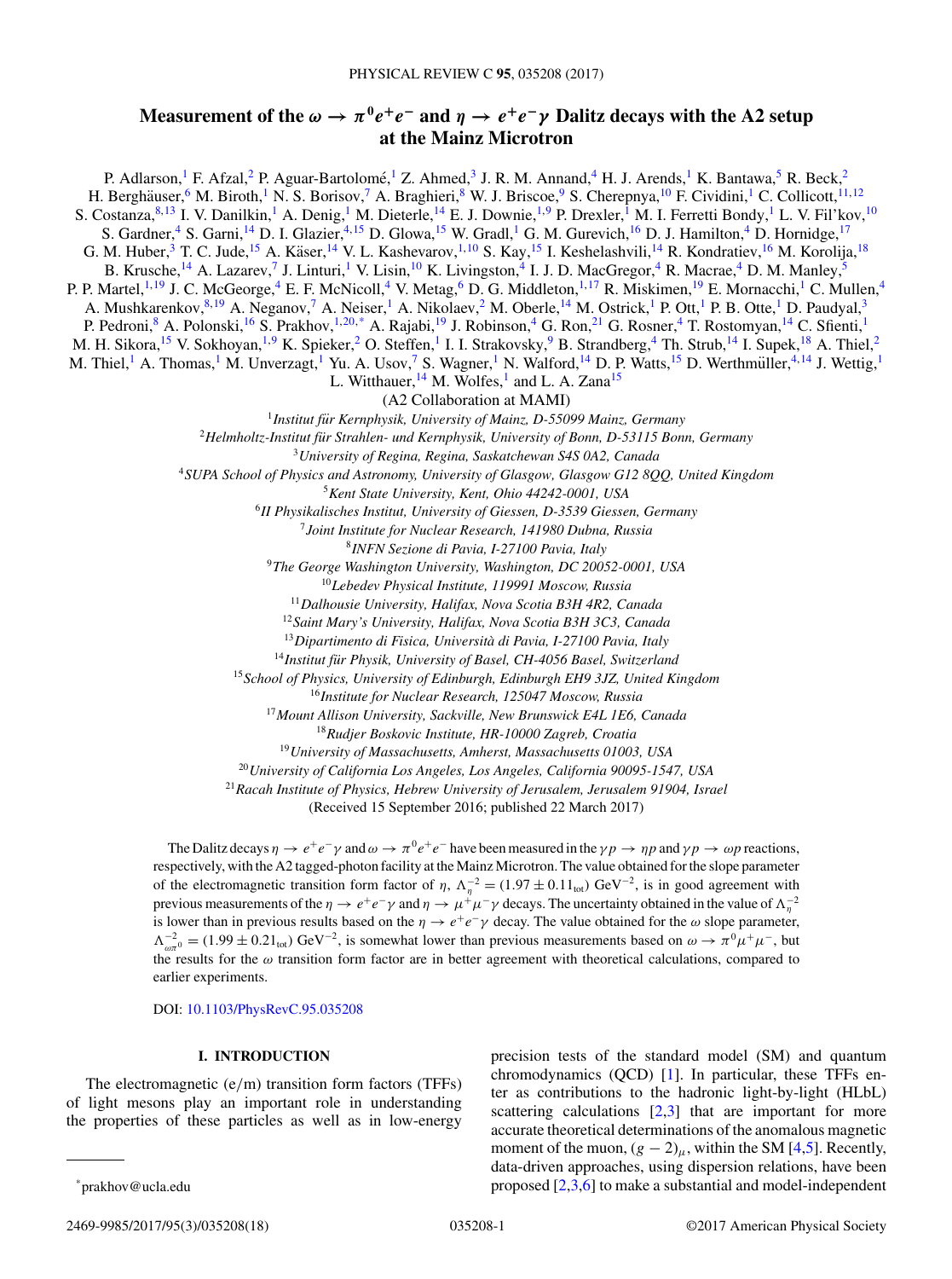<span id="page-1-0"></span>improvement to the determination of the HLbL contribution to  $(g - 2)$ <sub>μ</sub>. The precision of the calculations used to describe the HLbL contributions to  $(g - 2)$ <sub>μ</sub> can then be tested by directly comparing theoretical predictions from these approaches for e/m TFFs of light mesons with experimental data. The precise knowledge of TFFs for light mesons is essential for precision calculation of the decay rates of those mesons in rare dilepton modes,  $e^+e^-$  and  $\mu^+\mu^-$  [\[7,8\]](#page-17-0). So far there are discrepancies between theoretical calculations and experimental data for these rare decays, and the Dalitz decays of the corresponding mesons in the timelike (the energy transfer larger than the momentum transfer) momentum-transfer  $(q)$  region can be used in such calculations for both the normalization of these rare decays and as a background. The same applies to rare decays of light mesons into four leptons.

#### **A. Amplitudes for Dalitz decays**

For a structureless (point-like) meson A, its decays into a lepton pair plus a photon or another meson,  $A \rightarrow \ell^+ \ell^- B$ , can be described within quantum electrodynamics (QED) via  $A \rightarrow \gamma^* B$ , with the virtual photon  $\gamma^*$  decaying into the lepton pair [\[9\]](#page-17-0). QED predicts a specific strong dependence of the meson A decay rate on the dilepton invariant mass,  $m_{\ell\ell} = q$ . A deviation from the pure QED dependence, caused by the actual electromagnetic structure of the meson A, is formally described by its e/m TFF [\[10\]](#page-17-0). The vector-meson-dominance (VMD) model [\[11\]](#page-17-0) can be used to describe the coupling of the virtual photon  $\gamma^*$  to the meson A via an intermediate virtual vector meson  $V$ . This mechanism is especially strong in the timelike momentum-transfer region  $(2m_\ell)^2 < q^2 < m_A^2$ , where a resonant behavior near  $q = m_V$  of the virtual photon arises because the virtual vector meson is approaching the mass shell [\[10\]](#page-17-0), or even reaching it, as for the  $\eta' \to \ell^+ \ell^- \gamma$ decay. Thus, measuring TFFs of light mesons is ideally suited for testing the VMD model.

Experimentally, timelike TFFs can be determined by measuring the actual decay rate of  $A \to \ell^+ \ell^- B$  as a function of the dilepton invariant mass  $m_{\ell\ell} = q$ , normalizing this dependence to the partial decay width  $\Gamma(A \rightarrow B\gamma)$ , and then taking the ratio to the pure QED dependence for the decay rate of  $A \to \gamma^* B \to \ell^+ \ell^- B$ . Based on QED, the decay rate of  $\eta \to \gamma^* \gamma \to \ell^+ \ell^- \gamma$  can be parametrized as [\[10\]](#page-17-0)

$$
\frac{d\Gamma(\eta \to \ell^+ \ell^- \gamma)}{dm_{\ell\ell} \Gamma(\eta \to \gamma \gamma)}
$$
\n
$$
= \frac{4\alpha}{3\pi m_{\ell\ell}} \left(1 - \frac{4m_{\ell}^2}{m_{\ell\ell}^2}\right)^{\frac{1}{2}} \left(1 + \frac{2m_{\ell}^2}{m_{\ell\ell}^2}\right) \left(1 - \frac{m_{\ell\ell}^2}{m_{\eta}^2}\right)^3 |F_{\eta}(m_{\ell\ell})|^2
$$
\n
$$
= [\text{QED}_{\eta}] |F_{\eta}(m_{\ell\ell})|^2, \tag{1}
$$

where  $F_{\eta}$  is the TFF of the  $\eta$  meson and  $m_{\eta}$  is the mass of the  $\eta$  meson.

Another feature of the  $A \to \gamma^* B \to \ell^+ \ell^- B$  decay amplitude is an angular anisotropy of the virtual photon decaying into a lepton pair, which also determines the density of events along  $m^2(B\ell)$  of the  $A \to \ell^+\ell^-B$  Dalitz plot. For the  $\ell^+, \ell^-,$ and B in the rest frame of A, the angle  $\theta^*$  between the direction of one of the leptons in the virtual-photon (or the dilepton)

rest frame and the direction of the dilepton system (which is opposite to the direction of  $B$ ) follows the dependence [\[12\]](#page-17-0)

$$
f(\cos \theta^*) = 1 + \cos^2 \theta^* + \left(\frac{2m_\ell}{m_{\ell\ell}}\right)^2 \sin^2 \theta^*,\qquad(2)
$$

with the sin<sup>2</sup>  $\theta^*$  term becoming very small when  $m_{\ell\ell} \gg 2m_{\ell}$ .

The decay rate of  $\omega \to \pi^0 \gamma^* \to \pi^0 \ell^+ \ell^-$  can be parametrized as [\[10\]](#page-17-0)

$$
\frac{d\Gamma(\omega \to \pi^0 \ell^+ \ell^-)}{dm_{\ell\ell} \Gamma(\omega \to \pi^0 \gamma)}
$$
\n
$$
= \frac{2\alpha}{3\pi m_{\ell\ell}} \left(1 - \frac{4m_{\ell}^2}{m_{\ell\ell}^2}\right)^{\frac{1}{2}} \left(1 + \frac{2m_{\ell}^2}{m_{\ell\ell}^2}\right)
$$
\n
$$
\times \left[ \left(1 + \frac{m_{\ell\ell}^2}{m_{\omega}^2 - m_{\pi^0}^2}\right)^2 - \frac{4m_{\omega}^2 m_{\ell\ell}^2}{\left(m_{\omega}^2 - m_{\pi^0}^2\right)^2} \right]^{3/2} |F_{\omega\pi^0}(m_{\ell\ell})|^2
$$
\n
$$
= [\text{QED}_{\omega\pi^0}] |F_{\omega\pi^0}(m_{\ell\ell})|^2, \tag{3}
$$

where  $F_{\omega\pi^0}$  is the  $\omega \to \pi^0 \gamma^*$  TFF, and  $m_\omega$  and  $m_{\pi^0}$  are the masses of the  $\omega$  and  $\pi^0$  mesons, respectively. The angular dependence of the virtual photon decaying into a lepton pair for  $\omega \to \pi^0 \gamma^* \to \pi^0 \ell^+ \ell^-$  is the same as Eq. (2).

Note that the  $[QED(m_{\ell})]$  terms in Eqs. (1) and (3) and the angular dependence in Eq. (2) represent only the leading-order term of the decay amplitudes, and, in principle, radiative corrections need to be considered for a more accurate calculation of  $[QED(m_{\ell\ell}, \cos \theta^*)]$ . Taking those corrections into account is vital for measuring the Dalitz decay  $\pi^0 \rightarrow$  $e^+e^-\gamma$ , where the magnitude of the corrections at the largest  $q$  is even larger than the expected TFF contribution. The most recent calculations of radiative corrections to the differential decay rate of the Dalitz decay  $\pi^0 \to e^+e^-\gamma$  were reported by the Prague group in Ref. [\[13\]](#page-17-0). The authors of that work also mentioned that radiative corrections for  $\eta \to e^+e^-\gamma$  could be evaluated by replacing the  $\pi^0$  mass with the  $\eta$  mass in their code. More precise calculations for  $\eta \to e^+e^-\gamma$  by the Prague group are still in progress. Typically, taking radiative corrections into account makes the angular dependence of the virtual-photon decay weaker. The corrected  $[QED_n]$  term integrated over cos  $\theta^*$  is ~1.5% larger than the leading-order term at low q and becomes  $\sim$ 10% lower at q = 455 MeV. The magnitude of radiative corrections for  $[QED_{\omega\pi^0}]$  is expected to be of the same order.

From the VMD assumption, TFFs are usually parametrized in a pole approximation

$$
F(m_{\ell\ell}) = \left(1 - \frac{m_{\ell\ell}^2}{\Lambda^2}\right)^{-1},\tag{4}
$$

where  $\Lambda$  is the effective mass of the virtual vector meson, and the parameter  $\Lambda^{-2}$  reflects the TFF slope at  $m_{\ell\ell} = 0$ . A simple VMD model would incorporate only the  $\rho$ ,  $\omega$ , and  $\phi$  resonances (in the narrow-width approximation) as virtual vector mesons driving the photon interaction in  $A \rightarrow \gamma^* B$ . Using a quark model for the corresponding couplings would yield the TFF slope  $\Lambda_{\eta}^{-2} = 1.80 \text{ GeV}^{-2}$  and  $\Lambda_{\omega\pi^0}^{-2} = 1.68 \text{ GeV}^{-2}$ [\[10\]](#page-17-0), corresponding to  $\Lambda_{\eta} = 745$  MeV and  $\Lambda_{\omega\pi^{0}} = 772$  MeV.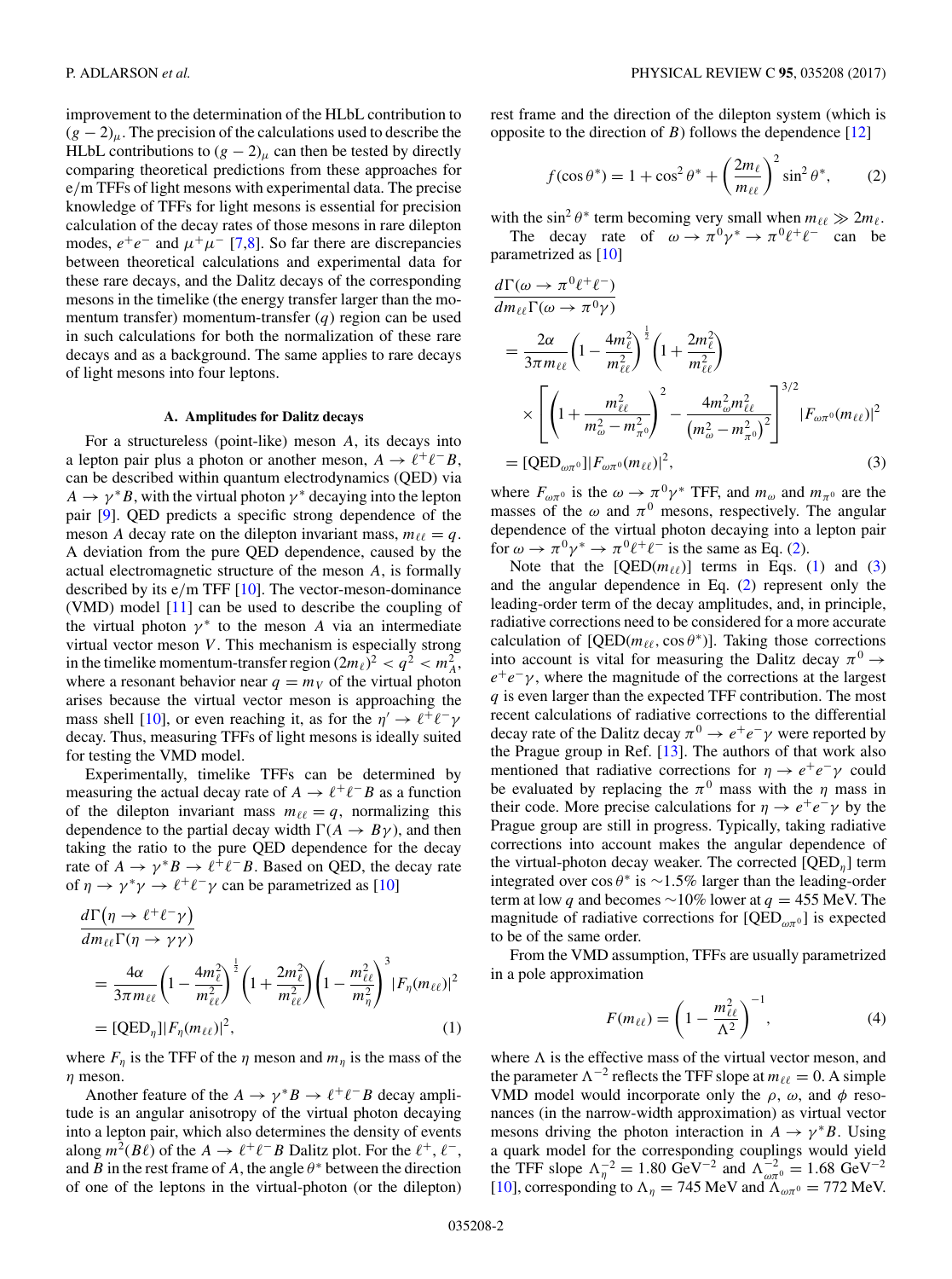The nearness of  $\Lambda_{\omega\pi^0}$  to the  $\rho$  mass comes from isospin conservation in the  $\omega \to \pi^0 \gamma^* \to \pi^0 \ell^+ \ell^-$  decay, allowing only  $\gamma^* \to \ell^+ \ell^-$  with  $I = 1$ , which eliminates contributions from  $\omega$  and  $\phi$  with  $I = 0$ .

#### **B. Dalitz decays of** *η*

From the experimental and phenomenological point of view, the  $\eta \to \gamma^* \gamma \to \ell^+ \ell^- \gamma$  TFF is currently the one investigated most. The early measurement of the  $\eta$  slope parameter by the Lepton-G experiment [\[14\]](#page-17-0),  $\Lambda_{\eta}^{-2} = (1.90 \pm$  $0.40<sub>tot</sub>$ ) GeV<sup>-2</sup>, was based on quite limited statistics. The first results from the NA60 Collaboration [\[15\]](#page-17-0),  $\Lambda_{\eta}^{-2} = (1.95 \pm 1.00)$  $0.17<sub>stat</sub> \pm 0.05<sub>syst</sub>$  GeV<sup>-2</sup>, was based on  $2.6 \times 10<sup>4</sup> \mu^{+} \mu^{-}$ pairs detected in peripheral In-In data,  $9 \times 10^3$  of which were identified to be from  $\eta \to \mu^+ \mu^- \gamma$  decays. The latest experiment by the NA60 Collaboration with  $p-A$  collisions [\[12\]](#page-17-0), which increased the statistics of muon pairs by one order of magnitude, reported  $\Lambda_{\eta}^{-2} = (1.934 \pm 0.067_{\text{stat}} \pm 1.007_{\text{stat}} \pm 0.007_{\text{stat}} \pm 0.007_{\text{stat}} \pm 0.007_{\text{stat}} \pm 0.007_{\text{stat}} \pm 0.007_{\text{stat}} \pm 0.007_{\text{stat}} \pm 0.007_{\text{stat}} \pm 0.007_{\text{stat}} \pm 0.007_{\text{stat}} \pm 0.007_{\text{stat}} \pm 0.00$ 0.050<sub>syst</sub>) GeV<sup>-2</sup>, improving significantly the accuracy, compared to the earlier result. The first measurement by the A2 Collaboration at MAMI,  $\Lambda_{\eta}^{-2} = (1.92 \pm 0.35_{stat} \pm 0.35_{stat} \pm 0.35_{stat} \pm 0.35_{stat} \pm 0.35_{stat} \pm 0.35_{stat} \pm 0.35_{stat} \pm 0.35_{stat} \pm 0.35_{stat} \pm 0.35_{stat} \pm 0.35_{stat} \pm 0.35_{stat} \pm 0.35_{stat} \pm 0.35_{stat} \pm 0.35_{stat} \pm 0.35_{stat} \pm 0.35_{stat} \pm 0.$  $(0.13<sub>syst</sub>) \text{ GeV}^{-2}$ , was based on an analysis of  $1.35 \times 10<sup>3</sup> \eta \rightarrow$  $e^+e^- \gamma$  decays [\[16\]](#page-17-0). Later on, a higher-accuracy result,  $\Lambda_{\eta}^{-2} =$  $(1.95 \pm 0.15<sub>stat</sub> \pm 0.10<sub>syst</sub>)$  GeV<sup>-2</sup>, obtained by the A2 Collaboration, was based on an analysis of 2.2 ×  $10^4 \eta \rightarrow e^+e^-\gamma$ decays from a total of  $3 \times 10^7$  *n* mesons produced in the  $\gamma p \rightarrow \eta p$  reaction [\[17\]](#page-17-0). In that work, there is also a detailed discussion of the agreement between the experimental data and recent calculations available for the  $\eta$  TFF at the moment. Combining those A2 results with available experimental data in the spacelike (the energy transfer less than the momentum transfer) region allowed the Mainz theoretical group to extract the slope parameter with the smallest uncertainty,  $\Lambda_{\eta}^{-2} =$  $(1.919 \pm 0.039)$  GeV<sup>-2</sup> [\[18\]](#page-17-0). Such synergy between theory and experiment allowed a data-driven calculation of the  $\eta \rightarrow \ell^+\ell^-$  rare decay [\[8\]](#page-17-0) and the reduction of the uncertainty in the pseudoscalar-exchange HLbL contribution to  $(g - 2)_{\mu}$ [\[19\]](#page-17-0). The most recent  $\eta \to \gamma^* \gamma$  calculation with the updated dispersive analysis by the Jülich group was presented in Ref. [\[20\]](#page-17-0), demonstrating even better agreement with the data, compared to the previous calculations by this group in Ref.  $[21]$ . The improvement was based on including the  $a_2$ meson contribution in the dispersive analysis of the radiative decay  $\eta \to \pi^+\pi^-\gamma$  [\[22\]](#page-17-0), which is connected to the isovector contributions of the  $\eta \to \gamma \gamma^*$  TFF. This resulted in a better control of  $F_{\eta\gamma^*\gamma}$  calculations and a better consistency of these calculations with those for  $F_{\eta/\gamma^*\gamma}$ . Also in Ref. [\[20\]](#page-17-0), a better consistency was reached between the single off-shell form factor  $F_{\eta\gamma^*\gamma}$  and the double off-shell form factor  $F_{\eta\gamma^*\gamma^*}$ , an accurate model-independent determination of which would be an important step towards a reliable evaluation of the HLbL scattering contribution to  $(g - 2)_{\mu}$ .

## **C. Dalitz decays of** *ω*

The situation is quite different for the  $\omega \to \pi^0 \gamma^* \to$  $\pi^{0}\ell^{+}\ell^{-}$  decay. The experimental data are available only for the  $\omega \rightarrow \pi^0 \mu^+ \mu^-$  decay, showing fair consistency with each

other. However, the existing theoretical approaches, which successfully reproduce most recent TFF data available for  $\eta$  and other light mesons in different momentum-transfer regions, cannot describe the TFF data based on the  $\omega \rightarrow$  $\pi^0 \gamma^* \to \pi^0 \mu^+ \mu^-$  decay at large  $m(\mu^+ \mu^-)$ .

The pioneering measurement of  $\omega \to \pi^0 \mu^+ \mu^-$ ,  $\Lambda_{\omega \pi^0}^{-2} =$  $(2.36 \pm 0.21<sub>tot</sub>)$  GeV<sup>-2</sup>, by Lepton-G [\[23\]](#page-17-0), made a few decades ago, was based on  $60 \pm 9$  observed events. The level of background events, which comprised 11% from nonresonant sources and 3% from the  $\omega \to \pi^0 \pi^+ \pi^-$  decay (with charged pions decaying into muons) and the  $\rho \to \pi^0 \mu^+ \mu^-$  decay, could be significant at high  $m(\mu^+\mu^-)$ , where the theoretical predictions were not able to describe the Lepton-G data. Most recent measurements by the NA60 experiment in peripheral In-In data [\[15\]](#page-17-0),  $\Lambda_{\omega_{\pi}^{0}}^{-2} = (2.24 \pm 0.06_{\text{stat}} \pm 0.02_{\text{syst}}) \text{ GeV}^{-2}$  from  $3 \times 10^3 \omega \rightarrow \pi^0 \mu^+ \mu^-$  decays, and in p-A collisions [\[12\]](#page-17-0),  $\Lambda_{\omega\pi^0}^{-2} = (2.223 \pm 0.026_{stat} \pm 0.037_{syst}) \,\text{GeV}^{-2}$ , were based on measuring the entire spectrum of the  $\mu^+ \mu^-$  invariant masses, without detecting any neutral final-state particles. All contributions, except  $\eta \to \mu^+ \mu^- \gamma$ ,  $\omega \to \pi^0 \mu^+ \mu^-$ , and  $\rho \to \mu^+ \mu^-$ , were subtracted from this spectrum. The acceptance-corrected spectrum was then fitted with these three contributions. According to a more scrupulous analysis of  $p-A$  collisions, involving also much higher statistics than peripheral In-In data, all possible systematic uncertainties were very carefully taken into account. Although these latest  $|F_{\omega\pi^0}|^2$  results were slightly lower than from peripheral In-In data, they confirmed once again the discrepancy with the available predictions in the vicinity of the kinematic limit.

In Refs. [\[24,25\]](#page-17-0), the calculations of the  $\omega\pi^0$  TFF were based on a chiral Lagrangian approach; this included light vector mesons and Goldstone bosons to calculate the decays of light vector mesons into a pseudoscalar meson and a dilepton in leading order. Recent calculations based on dispersion theory were presented in Refs.  $[26,27]$ . In Ref.  $[26]$ , these calculations and their theoretical uncertainties relied on a previous dispersive analysis [\[28\]](#page-17-0) of the corresponding three-pion decays and the pion vector form factor. In Ref. [\[27\]](#page-17-0), a similar dispersive analysis is performed for the same three-pion decays  $(\omega/\phi \rightarrow \pi^+\pi^-\pi^0)$  with an additional parametrization of the inelastic contributions by a power series in a suitably chosen conformal variable that took into account the change in the analytical behavior of the amplitude. As a further application of this formalism, the e/m TFFs of  $\omega/\phi \rightarrow \pi^0 \gamma^*$  were also computed.

Motivated by the discrepancies between the theoretical calculations of the  $\omega \pi^0$  TFF and the experimental data, a further investigation of this form factor was made by using analyticity and unitarity in a framework known as the method of unitarity bounds [\[29\]](#page-17-0). The results for the upper and lower bounds on  $|F_{\omega\pi^0}|^2$  in the elastic region provided a significant check on those obtained with standard dispersion relations, confirming the existence of a disagreement with experimental data in the  $q$  region around 0.6 GeV. Other tests of the consistency of the  $\omega\pi^{0}$  TFF with unitarity and analyticity were recently reported in Ref. [\[30\]](#page-17-0). A dispersive analysis of the  $\omega\pi^{0}$ e/m TFF described in this work used as input the discontinuity provided by unitarity below the  $\omega\pi^0$  threshold and, for the first time, included experimental data on the modulus measured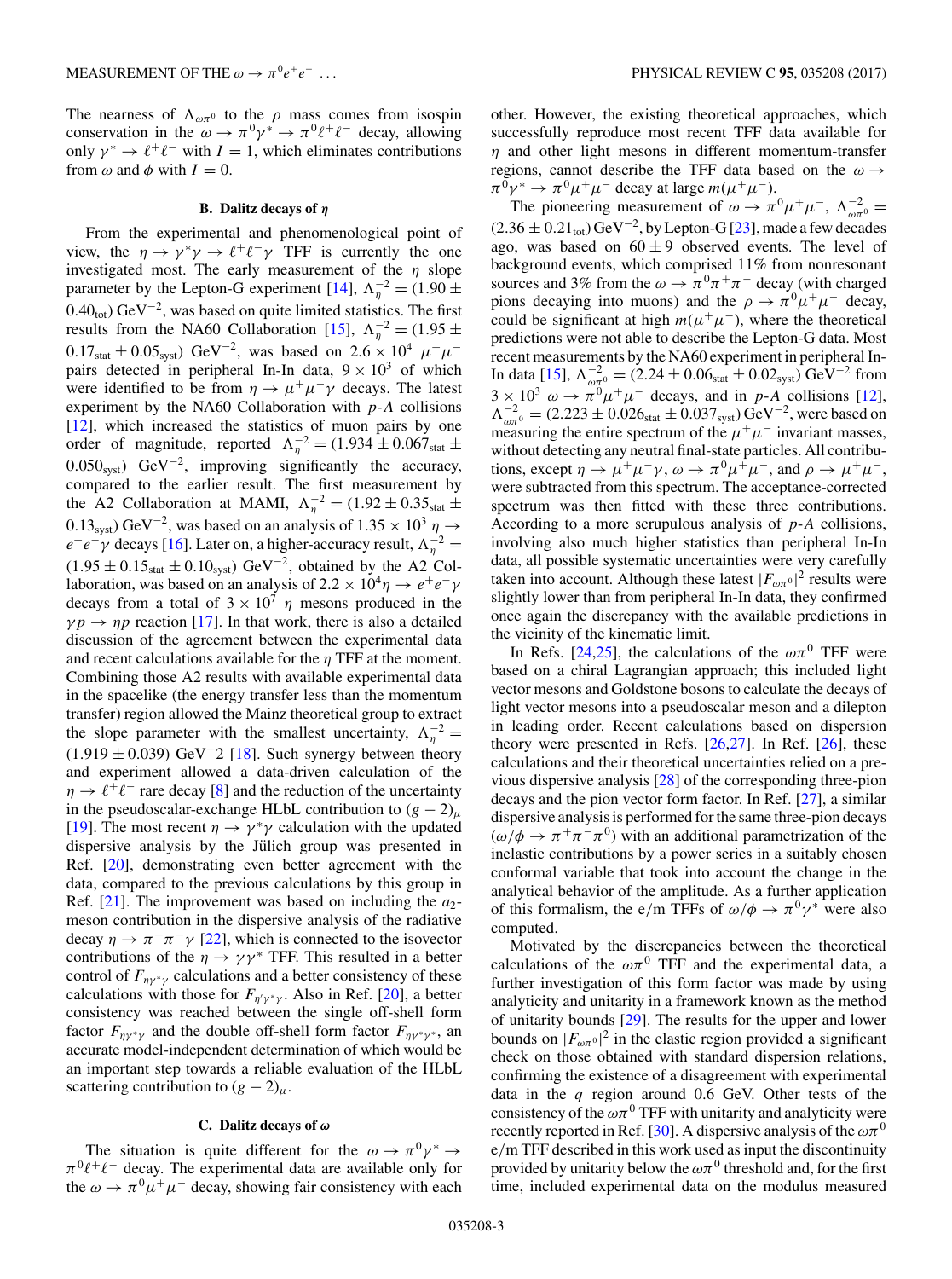from  $e^+e^- \rightarrow \omega \pi^0$  at higher energies. That analysis also confirmed the discrepancy between the experimental data and the theoretical calculation of the  $\omega \pi^0$  TFF in this q region.

## **D. Dalitz decays with A2**

Compared to the  $\omega \to \pi^0 \mu^+ \mu^-$  decay, the advantage of measuring  $\omega \rightarrow \pi^0 e^+e^-$  would be in giving access to the TFF energy dependence at low momentum transfer, which is important for data-driven approaches calculating the corresponding rare decays and the HLbL contribution to  $(g - 2)_{\mu}$ . The capability of the A2 experimental setup to measure Dalitz decays was demonstrated in Refs. [\[16,17\]](#page-17-0) for  $\eta \to e^+e^-\gamma$ . Measuring  $\omega \to \pi^0e^+e^-$  with the A2 setup is more challenging because of a much smaller signal compared to background contributions. Nonresonant contributions, like  $\pi^{0}\pi^{0}$  and  $\pi^{0}\eta$  final states can cause the same number of electromagnetic showers as the  $\pi^0 e^+e^-$  final state. Also, both  $\pi^0$  and  $\eta$  have their own  $e^+e^-\gamma$  decay modes, resulting in  $e^+e^$ pairs that can be detected along with  $\pi^0$ , if the photon from the former decay is not detected. The  $\omega \to \pi^0 \pi^+ \pi^-$  decay, which has a branching ratio one order of magnitude larger than that for  $\omega \to \pi^0 \gamma$ , can mimic the  $\pi^0 e^+ e^-$  final state when both charged pions deposit their total energy due to nuclear interactions in an electromagnetic calorimeter. Because of the smallness of the  $\eta \to \pi^+ \pi^- \gamma$  branching ratio, such a problem does not exist for the  $\eta \to e^+e^-\gamma$  decay. Another decay,  $\eta \to \pi^+\pi^-\pi^0$ , with a larger branching ratio, cannot mimic an  $\eta \rightarrow e^+e^-\gamma$  peak with one final-state photon being undetected. Thus, the background situation requires a more sophisticated analysis for measuring  $\omega \to \pi^0 e^+e^-$  than is needed for  $\eta \rightarrow e^+e^-\gamma$ . To improve the statistical accuracy, two sets of A2 data from 2007 and 2009 were analyzed independently, and their results were combined together. The same technique was tested with  $\eta \to e^+e^-\gamma$  events, which have much better statistics and less background, in order to determine the effect on the systematic uncertainty caused by this more sophisticated analysis. Including 2009 data in the present analysis doubled the  $\eta \to e^+e^-\gamma$  statistics, compared to the previous analysis of only 2007 data [\[17\]](#page-17-0), and, along with other improvements, resulted in a better accuracy of the A2 results for this Dalitz decay.

The new results for the  $\eta$  and  $\omega \pi^0$  e/m TFFs presented in this paper are based on measuring  $\eta \to e^+e^-\gamma$  and  $\omega \rightarrow \pi^0 e^+e^-$  decays from a total of 5.87 × 10<sup>7</sup>  $\eta$  mesons and  $2.27 \times 10^7 \omega$  mesons produced in the  $\gamma p \to \eta p$  and  $\gamma p \to \omega p$ reactions, respectively. Previously, the same data sets were used, for instance, in a measurement of the  $\eta \to \pi^0 \gamma \gamma$  decay [\[31\]](#page-17-0). In addition to the increase in the experimental statistics, compared to the previous  $\eta \to e^+e^-\gamma$  measurements [\[16,17\]](#page-17-0) by the A2 Collaboration, the present TFF results include systematic uncertainties in every individual data point. This allows a more fair comparison of the data with theoretical calculations, especially those calculations which do not follow the VMD pole approximation, typically used to fit the data in experimental analyses. Data-driven approaches would also prefer data points with total uncertainties, rather than measurements with the systematic uncertainties given only for the slope-parameter values. As in the case of the previous

measurements, radiative corrections to the QED differential decay rate of the  $\eta$  and  $\omega$  Dalitz decays were not taken into account in the present work because their precise magnitude had not been calculated, but possible systematic uncertainties due to those corrections are discussed further in the text.

## **II. EXPERIMENTAL SETUP**

The processes  $\gamma p \to \eta p \to e^+e^- \gamma p$  and  $\gamma p \to \omega p \to \eta$  $\pi^0 e^+e^-p$  were measured by using the Crystal Ball (CB) [\[32\]](#page-17-0) as a central calorimeter and TAPS [\[33,34\]](#page-17-0) as a forward calorimeter. These detectors were installed in the energytagged bremsstrahlung photon beam of the Mainz Microtron (MAMI) [\[35,36\]](#page-17-0). The photon energies were determined by using the Glasgow–Mainz tagging spectrometer [\[37–39\]](#page-17-0).

The CB detector is a sphere consisting of 672 optically isolated NaI(Tl) crystals, shaped as truncated triangular pyramids, which point toward the center of the sphere. The crystals are arranged in two hemispheres that cover 93% of  $4\pi$ , sitting outside a central spherical cavity with a radius of 25 cm, which holds the target and inner detectors. In this experiment, TAPS was arranged in a plane consisting of  $384 \text{ BaF}_2$  counters of hexagonal cross section. It was installed 1.5 m downstream of the CB center and covered the full azimuthal range for polar angles from 1◦ to 20◦. More details on the energy and angular resolution of the CB and TAPS are given in Refs. [\[40,41\]](#page-17-0).

The present measurement used electron beams with energies of 1508 and 1557 MeV from the Mainz Microtron, MAMI-C [\[36\]](#page-17-0). The data with the 1508 MeV beam were taken in 2007 (Run I) and those with the 1557 MeV beam in 2009 (Run II). Bremsstrahlung photons, produced by the beam electrons in a 10  $\mu$ m Cu radiator and collimated by a 4-mm-diameter Pb collimator, were incident on a liquid hydrogen  $(LH_2)$  target located in the center of the CB. The  $LH_2$ target was 5 and 10 cm long in Run I and Run II, respectively. The total amount of material around the  $LH_2$  target, including the Kapton cell and the 1-mm-thick carbon-fiber beamline, was equivalent to 0.8% of a radiation length  $X_0$ . In the present measurement, it was essential to keep the material budget as low as possible to minimize the background from  $\eta \to \gamma \gamma$  and  $\omega \rightarrow \pi^0 \gamma$  decays with conversion of the photons into  $e^+e^$ pairs.

The target was surrounded by a particle identification (PID) detector [\[42\]](#page-17-0) used to distinguish between charged and neutral particles. It is made of 24 scintillator bars (50 cm long, 4 mm thick) arranged as a cylinder with a radius of 12 cm. A general sketch of the CB, TAPS, and PID is shown in Fig. [1.](#page-4-0) A multiwire proportional chamber, MWPC, also shown in this figure (which consists of two cylindrical MWPCs inside each other), was not installed during Run I and was not used during Run II as it could not operate in the high photon flux used in this experiment.

In Run I, the energies of the incident photons were analyzed up to 1402 MeV by detecting the postbremsstrahlung electrons in the Glasgow tagged-photon spectrometer (Glasgow tagger) [\[37–39\]](#page-17-0), and up to 1448 MeV in Run II. The uncertainty in the energy of the tagged photons is mainly determined by the segmentation of the tagger focal-plane detector in combination with the energy of the MAMI electron beam used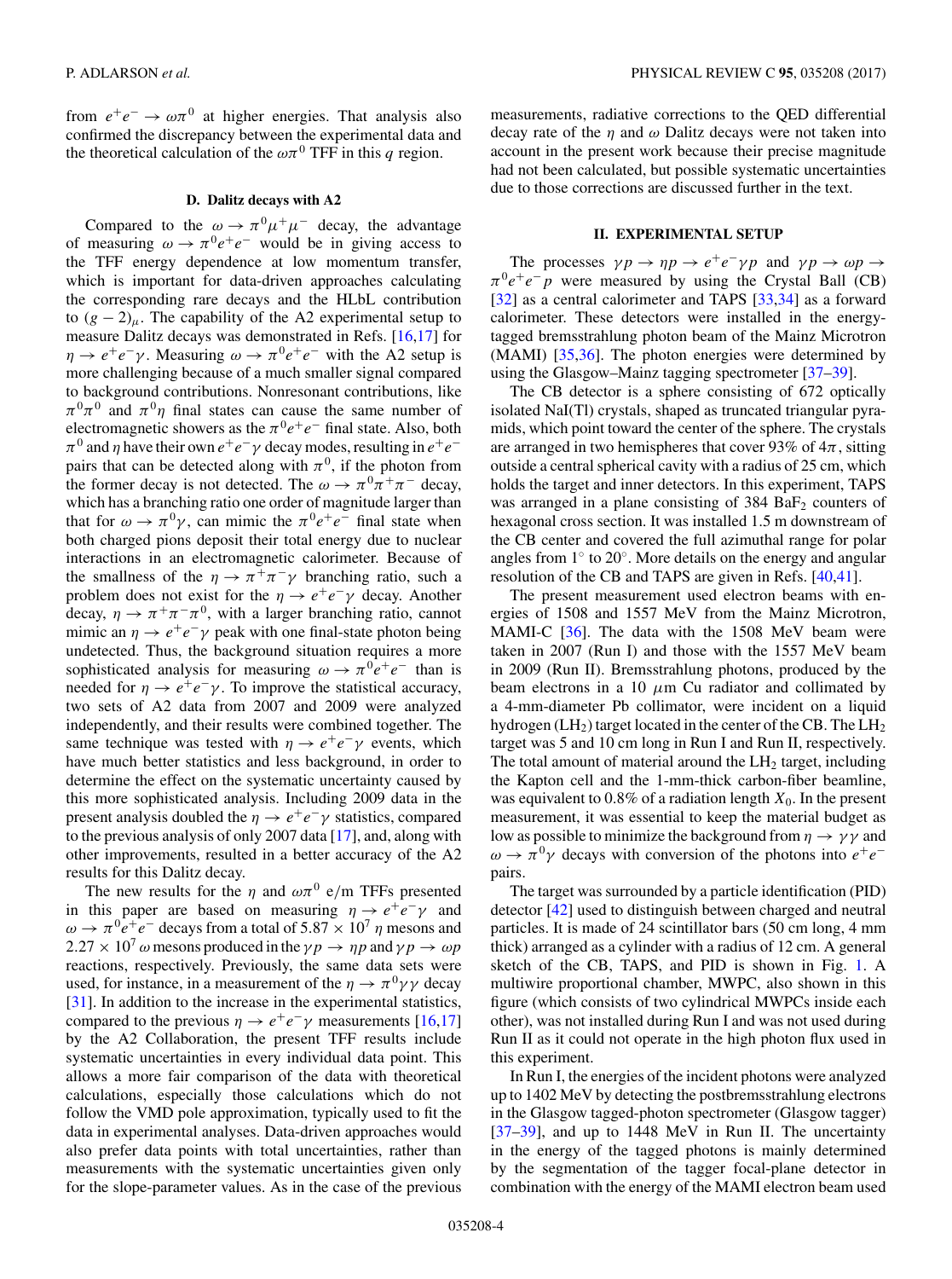<span id="page-4-0"></span>

FIG. 1. A general sketch of the Crystal Ball, TAPS, and particle identification (PID) detectors.

in the experiments. Increasing the MAMI energy increases the energy range covered by the spectrometer and also has the corresponding effect on the uncertainty in  $E<sub>y</sub>$ . For both the MAMI energy settings of 1508 and 1557 MeV, this uncertainty was about  $\pm 2$  MeV. More details on the tagger energy calibration and uncertainties in the energies can be found in Ref. [\[43\]](#page-17-0).

The experimental trigger in Run I required the total energy deposited in the CB to exceed ∼320 MeV and the number of so-called hardware clusters in the CB (multiplicity trigger) to be two or more. In the trigger, a hardware cluster in the CB was a block of 16 adjacent crystals in which at least one crystal had an energy deposit larger than 30 MeV. Depending on the data-taking period, events with a cluster multiplicity of two were prescaled with different rates. TAPS was not included in the multiplicity trigger for these experiments. In Run II, the trigger on the total energy in the CB was increased to  $\sim$ 340 MeV, and the multiplicity trigger required  $\geq$ 3 hardware clusters in the CB.

# **III. DATA HANDLING**

#### **A. Selection of candidate events**

To search for a signal from  $\eta \to e^+e^-\gamma$  decays, candidates for the process  $\gamma p \to e^+e^-\gamma p$  were extracted from events having three or four clusters reconstructed by a software analysis in the CB and TAPS together. The offline cluster algorithm was optimized for finding a group of adjacent crystals in which the energy was deposited by a single-photon e/m shower. This algorithm works well for  $e^{+/-}$ , which also produce e/m showers in the CB and TAPS, and for proton clusters. The software threshold for the cluster energy was chosen to be 12 MeV. For the  $\gamma p \to e^+e^- \gamma p$  candidates, the three-cluster events were analyzed assuming that the final-state proton was not detected. The fraction of such  $\eta \to e^+e^-\gamma$ decays was only about 20% from the total. Compared to the previous analysis of  $\eta \rightarrow e^+e^-\gamma$ , reported in Ref. [\[17\]](#page-17-0), there were some improvements that resulted in a more reliable particle identification and in fewer sources of systematic uncertainties. Such improvements are discussed later in the text, including, for instance, the PID  $dE/dx$  analysis for particle identification and adding the angular dependence of the virtual-photon decay in the Monte Carlo (MC) event generator for a more reliable acceptance determination.

To search for a signal from  $\omega \to \pi^0 e^+ e^-$  decays, candidates for the process  $\gamma p \to \pi^0 e^+ e^- p \to \gamma \gamma e^+ e^- p$  were extracted from the analysis of events having five clusters (four from the photons and one from the proton) reconstructed in the CB and TAPS together. Four-cluster events, with only four photons detected, were neglected in the analysis because the proton information missing for such events in the analysis resulted in a much stronger background. In addition, as shown in Ref. [\[44\]](#page-17-0), the fraction of  $\gamma p \to \omega p \to \pi^0 \gamma p$  events without the detected proton was quite small, varying from 2.7% at the reaction threshold to 7.6% at the highest energy of the present experiments.

The selection of candidate events and the reconstruction of the reaction kinematics was based on the kinematic-fit technique. Details of the kinematic-fit parametrization of the detector information and resolutions are given in Ref. [\[40\]](#page-17-0). Because the three-cluster sample, in which there are good  $\gamma p \to \eta p \to e^+e^-\gamma p$  events without the outgoing proton detected, was mostly dominated by  $\gamma p \to \pi^0 p \to \gamma \gamma p$  and  $\gamma p \rightarrow \eta p \rightarrow \gamma \gamma p$  events, the corresponding kinematic-fit hypotheses were tested first. Then all events for which the confidence level (CL) to be  $\gamma p \to \pi^0 p$  or  $\gamma p \to \eta p$  was greater than  $10^{-5}$  were discarded from further analysis. It was checked that such a preselection practically does not cause any losses of  $\eta \to e^+e^-\gamma$  decays (which are <1%), but rejects a significant background from two-photon final states. Because e/m showers from electrons and positrons are very similar to those of photons, the hypothesis  $\gamma p \rightarrow 3 \gamma p$  was tested to identify the  $\gamma p \to e^+e^-\gamma p$  candidates. To identify  $\omega \rightarrow \pi^0 e^+e^-$  candidates, two hypotheses,  $\gamma p \rightarrow 4\gamma p$  and  $\gamma p \to \pi^0 \gamma \gamma p \to 4 \gamma p$ , were tested. The events that satisfied these hypotheses with the CL greater than 1% were accepted for further analysis. The kinematic-fit output was used to reconstruct the kinematics of the outgoing particles. In this output, there was no separation between e/m showers caused by the outgoing photon, electron, or positron. Because the main purpose of the experiments was to measure the  $\eta \to e^+e^-\gamma$ and  $\omega \rightarrow \pi^0 e^+e^-$  decay rates as a function of the invariant mass  $m(e^+e^-)$ , the next step in the analysis was the separation of  $e^+e^-$  pairs from final-state photons. This procedure was optimized by using a MC simulation of the processes  $\gamma p \rightarrow$  $\eta p \to e^+e^-\gamma p$  and  $\gamma p \to \omega p \to \pi^0 e^+e^-p \to \gamma \gamma e^+e^-p$ .

#### **B. Monte Carlo simulations**

Those MC simulations were made to be as similar as possible to the real events to minimize the systematic uncertainties in the determination of experimental acceptances and to properly measure the energy dependence of the TFFs. To reproduce the experimental yield of  $\eta$  and  $\omega$  mesons and their angular distributions as a function of the incident-photon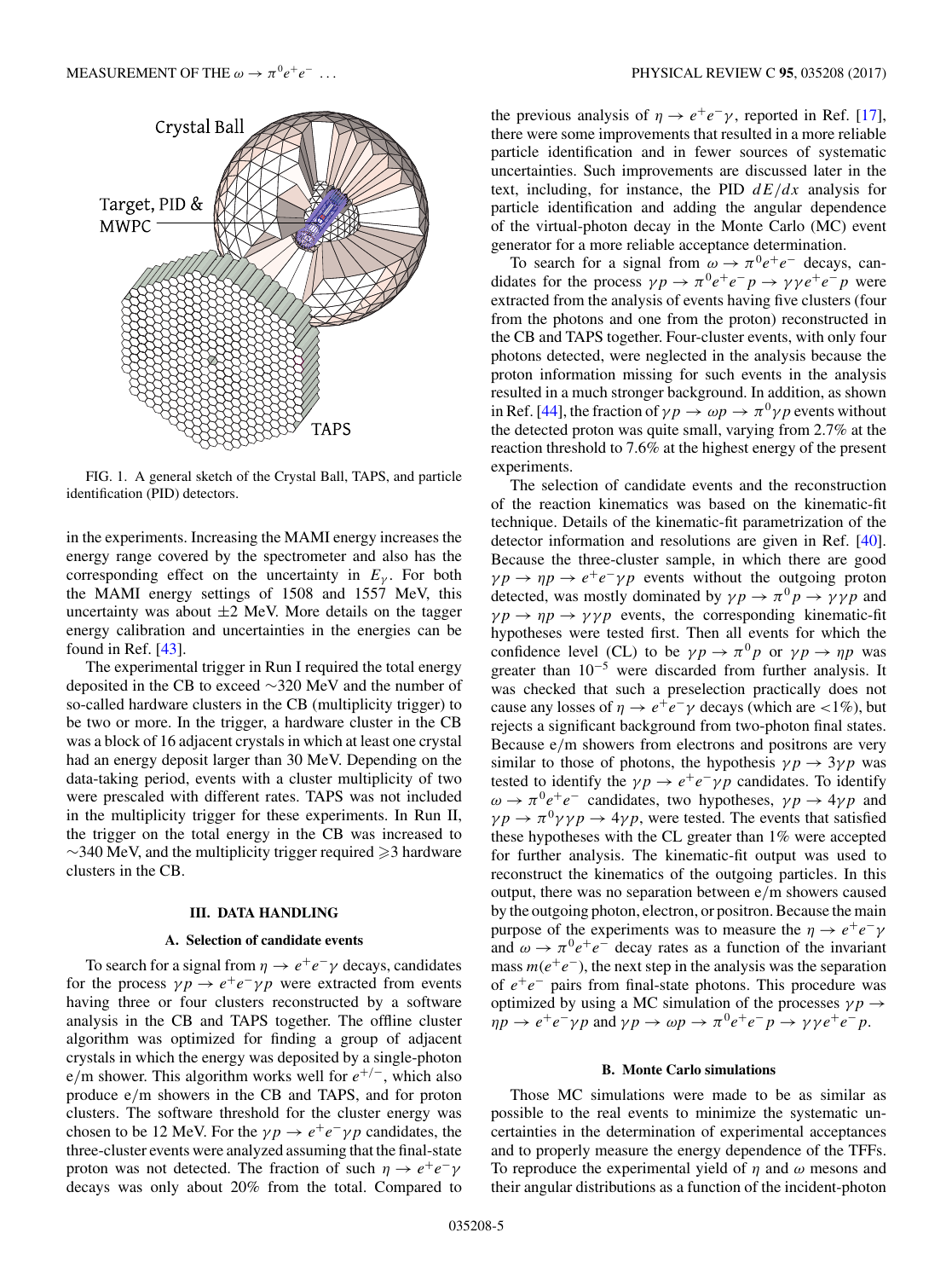energy, both the  $\gamma p \to \eta p$  and  $\gamma p \to \omega p$  reactions were generated according to the numbers of the corresponding events and their angular distributions measured in the same experiment [\[41,44\]](#page-17-0). The  $\eta \rightarrow e^+e^-\gamma$  decays were generated according to Eq. [\(1\)](#page-1-0), with the phase-space term removed and with  $\Lambda_{\eta}^{-2} = 1.95 \text{ GeV}^{-2}$  from previous experiments [\[15,17\]](#page-17-0). The generation of the  $\omega \rightarrow \pi^0 e^+e^-$  decays were made in two steps. To reproduce the energy dependence of the  $\omega$  decay width near the production threshold, the reaction  $\gamma p \to \pi^0 e^+e^-p$  was generated first according to phase space. Then, the invariant mass  $m(\pi^0 e^+e^-)$  was folded with the Breit–Wigner (BW) function, with the parameters taken for the  $\omega$  meson from the Review of Particle Physics (RPP) [\[45\]](#page-17-0). This approach allowed one to properly reproduce the folding of the BW shape with phase space. Next, the invariant mass  $m(e^+e^-)$ was folded to follow Eq. [\(3\)](#page-1-0) with  $\Lambda_{\omega\pi^0}^{-2} = 2.24 \text{ GeV}^{-2}$  [\[15\]](#page-17-0). The angular dependence of the virtual photon decaying into a lepton pair was generated according to Eq. [\(2\)](#page-1-0), for both  $\eta \to \gamma^* \gamma \to \ell^+ \ell^- \gamma$  and  $\omega \to \pi^0 \gamma^* \to \pi^0 \ell^+ \ell^-$ .

Possible background processes were also studied by using MC simulations. The reaction  $\gamma p \to \eta p$  was simulated for several other decay modes of the  $\eta$  meson to check if they could mimic a peak from the  $\eta \to e^+e^-\gamma$  signal. Such MC simulations were made for the  $\eta \to \gamma \gamma$ ,  $\eta \to \pi^0 \pi^0 \pi^0$ ,  $\eta \to \pi^+\pi^-\pi^0$ , and  $\eta \to \pi^+\pi^-\gamma$  decays. The yield and the production angular distributions of all  $\gamma p \rightarrow \eta p$  simulations were generated in the same way as for the process  $\gamma p \rightarrow$  $\eta p \to e^+e^-\gamma p$ . In contrast to the  $\eta \to e^+e^-\gamma$  decay, all other  $\eta$  decays were generated according to phase space. The major background under the peak from  $\eta \to e^+e^-\gamma$ decays was found to be from the reaction  $\gamma p \to \pi^0 \pi^0 p$ . The MC simulation of this reaction was carried out in the same way as reported in Ref. [\[46\]](#page-17-0). Although this background is smooth in the region of the  $\eta$  mass and cannot mimic an  $\eta \to e^+e^-\gamma$  peak, its MC simulation was used to optimize the signal-to-background ratio and to parametrize the background under the signal.

A similar study was also made for the  $\omega \to \pi^0 e^+e^-$  decay. The reaction  $\gamma p \to \omega p$  was simulated for  $\omega \to \pi^0 \gamma$ , with both the  $\gamma \gamma$  and  $\gamma e^+e^-$  decay modes of the  $\pi^0$ , and for  $\omega \rightarrow \pi^+\pi^-\pi^0$  decays. The  $\omega$  decay width was reproduced by folding  $m(\pi^0 \gamma)$  and  $m(\pi^+ \pi^- \pi^0)$  in the processes  $\gamma p \to$  $\pi^0 \gamma p$  and  $\gamma p \to \pi^+ \pi^- \pi^0 p$  with the BW function having  $\omega$  parameters from the RPP [\[45\]](#page-17-0). The Dalitz decay of the  $\pi^0$  in  $\omega \to \pi^0 \gamma$  was generated according to its pure QED dependence. Additionally to the  $\gamma p \to \pi^0 \pi^0 p$  background, the simulation of which was also needed for  $\eta \to e^+e^-\gamma$ , a study of the  $\gamma p \to \pi^0 \eta p$  background was made via its simulation.

For all reactions, the simulated events were propagated through a GEANT (version 3.21) simulation of the experimental setup. To reproduce the resolutions observed in the experimental data, the GEANT output (energy and timing) was subject to additional smearing, thus allowing both the simulated and experimental data to be analyzed in the same way. Matching the energy resolution between the experimental and MC events was achieved by adjusting the invariant-mass resolutions, the kinematic-fit stretch functions (or pulls), and probability distributions. Such an adjustment was based on

the analysis of the same data sets for reactions having almost no background from other physical reactions (namely,  $\gamma p \rightarrow$  $\pi^0 p$ ,  $\gamma p \to \eta p \to \gamma \gamma p$ , and  $\gamma p \to \eta p \to 3\pi^0 p$  [\[40\]](#page-17-0)). The simulated events were also tested to check whether they passed the trigger requirements.

## **C. Identifying** *e***+***e***<sup>−</sup> pairs and suppressing backgrounds**

The PID detector was used to identify the final-state  $e^+e^$ pair (the detection efficiency for  $e^{+/-}$  in the PID is close to 100%) in the events initially selected as  $\gamma p \rightarrow 3 \gamma p$  and  $\gamma p \rightarrow$  $4\gamma p$  candidates. The  $\gamma p \rightarrow \pi^0 \gamma \gamma p \rightarrow 4\gamma p$  hypothesis was needed for selecting only  $\gamma p \to \pi^0 e^+ e^- p$  candidates from the five-cluster events. Because, with respect to the  $LH_2$  target, the PID provides a full coverage only for the CB crystals, events with at least three e/m showers in the CB were selected for further analysis, allowing one e/m shower to be detected in TAPS for  $\gamma p \to \pi^0 e^+e^-p$  candidates, and requiring the electron and positron to be detected in the CB. Requiring at least three e/m showers in the CB also made almost all selected events pass the trigger requirements on both the total energy and the multiplicity. The identification of  $e^{+/-}$  in the CB was based on a correlation between the  $\phi$  angles of fired PID elements with the angles of e/m showers in the calorimeter. The MC simulations of  $\gamma p \to \eta p \to e^+e^- \gamma p$  and  $\gamma p \to \eta$  $\omega p \rightarrow \pi^0 e^+ e^- p \rightarrow \gamma \gamma e^+ e^- p$  were used to optimize this procedure, minimizing a probability of misidentification of  $e^{+/-}$  with the final-state photons. This procedure is optimized with respect to how close the  $\phi$  angle of an e/m shower in the CB should be to the corresponding angle of a fired PID element to be considered as  $e^{+/-}$ , and how far it should be to be considered as a photon. This decreases the efficiency in selecting true events for which the  $\phi$  angle of the electron or the positron is close to the photon  $\phi$  angle.

The analysis of the MC simulations of possible background reactions for  $\eta \to e^+e^-\gamma$  revealed that only the process  $\gamma p \to \eta p \to \gamma \gamma p$  could mimic  $\eta \to e^+e^- \gamma$  events. This occurs mostly when one of the final-state photons converts into an  $e^+e^-$  pair in the material between the production vertex and the NaI(Tl) surface. Because the opening angle between such electrons and positrons is typically very small, this background can be significantly suppressed by requiring that  $e^+$  and  $e^-$  were identified by different PID elements. However, such a requirement also decreases the detection efficiency for actual  $\eta \to e^+e^-\gamma$  events, especially at low invariant masses  $m(e^+e^-)$ . In further analysis of  $\eta \to e^+e^-\gamma$ events, both the options, with larger and smaller background remaining from  $\eta \rightarrow \gamma \gamma$ , were tested.

Similarly, the process  $\gamma p \to \omega p \to \pi^0 \gamma p \to 3 \gamma p$  can mimic  $\omega \to \pi^0 e^+e^-$  events via converting a final-state photon into an  $e^+e^-$  pair. Another source of actual  $\omega \rightarrow \gamma \gamma e^+e^$ events comes from  $\omega \to \pi^0 \gamma$  decays with the Dalitz decay of  $\pi^0$ . Because of the QED dependence of this decay, it dominates at low masses  $m(e^+e^-)$  and can be suppressed by requiring that  $e^+$  and  $e^-$  were identified by different PID elements. Further reduction of this background can be achieved by requiring the two final-state photons to be from the  $\pi^0$  decay.

Other background sources that should be significantly suppressed in the analysis of  $\omega \rightarrow \pi^0 e^+e^-$  events are the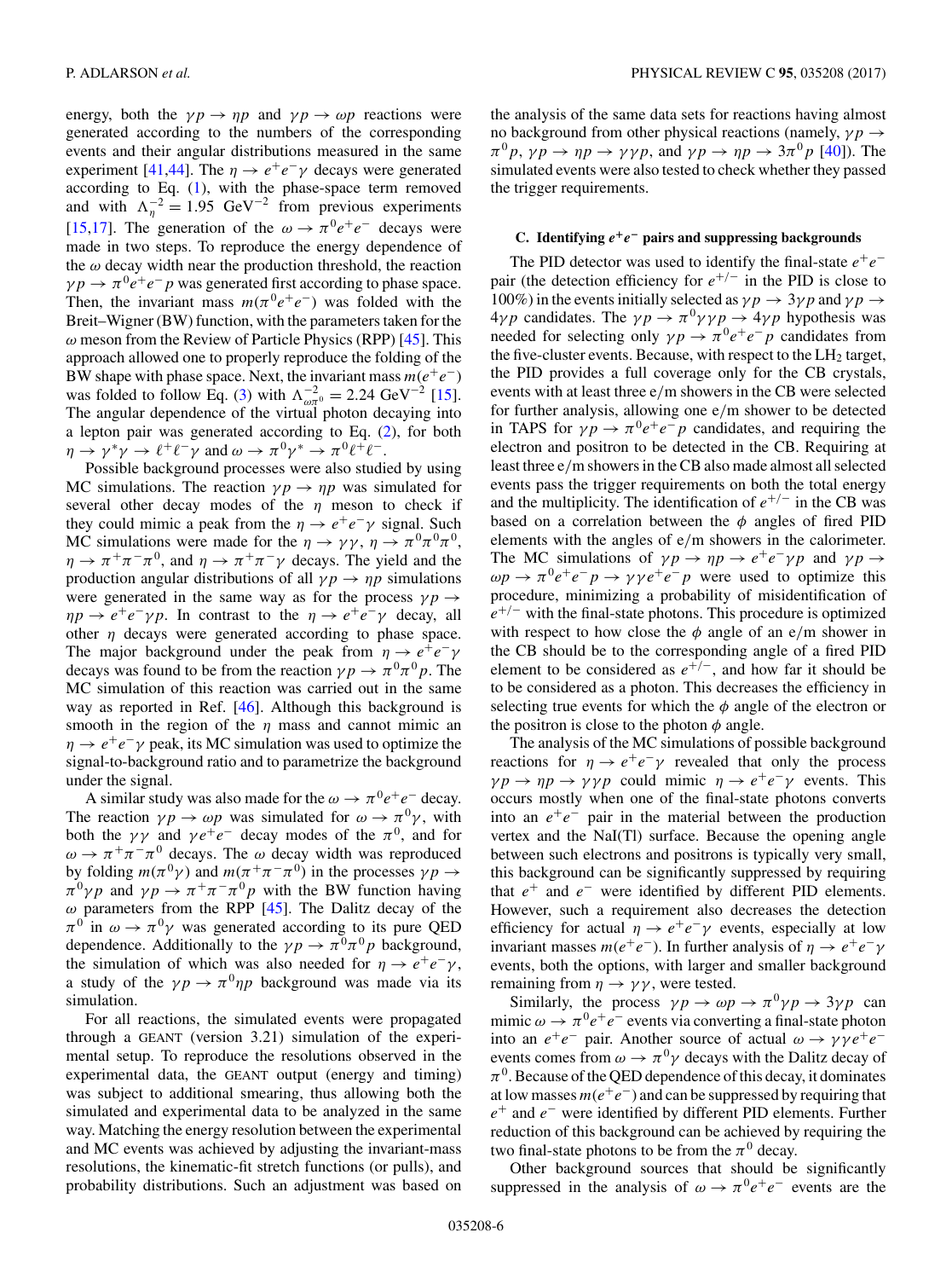

FIG. 2. Comparison of the  $e^{+/-}$  dE/dx of the PID for experimental  $\eta \to e^+e^-\gamma$  decays and their MC simulation. The two-dimensional density distribution (with logarithmic scale along plot axis z) for the  $e^{+/-}$  dE/dx of the PID versus the energy of the corresponding clusters in the CB is shown in panel (a) for the experimental data and in panel (b) for the MC simulation. The  $e^{+/-}$  dE/dx distributions for the experimental data (crosses) and the MC simulation (blue solid line) are compared in panel (c).

processes  $\gamma p \to \pi^0 \pi^0 p$  and  $\gamma p \to \pi^0 \eta p$ , with the  $\eta$  meson decaying into two photons or into  $e^+e^- \gamma$ . In the case of the two-photon decay, both the photons can convert before or inside the PID, mimicking an  $e^+e^-$  pair. In the case of the  $e^+e^- \gamma$  decay,  $e^+e^-$  pairs with very low invariant masses often hit the same PID element and are reconstructed as one cluster in the CB. If the photon from the same decay converts before or inside the PID, such an event could be identified as a  $\pi^0 e^+e^$ final state. Similarly, the process  $\gamma p \to \pi^0 \pi^0 p$  can mimic  $\gamma p \to \pi^0 e^+e^-p$  events. Without suppressing background from  $\gamma p \to \pi^0 \pi^0 p$  and  $\gamma p \to \pi^0 \eta p$ , the signal from  $\omega \to$  $\pi^0 e^+e^-$  would be comparable with the statistical fluctuations of the background events, preventing the measurement of the TFF at  $m(e^+e^-)$  close to the  $\pi^0$  and  $\eta$  masses, with the  $\eta$ -mass region being especially important for the  $\omega \pi^0$  TFF.

The suppression of background from  $\gamma p \to \pi^0 \pi^0 p$  and  $\gamma p \rightarrow \pi^0 \eta p$  was based on the analysis of energy losses,  $dE/dx$ , in the PID elements. According to the MC simulations of these backgrounds, many photons produce energy losses that are significantly smaller than  $dE/dx$  from a single  $e^{+/-}$ , and the  $e^+e^-$  pairs reconstructed as one cluster in the CB result in a double-magnitude PID signal, compared to a single  $e^{+/-}$ . To reflect the actual differential energy deposit  $dE/dx$  in the PID, the energy signal from each element, ascribed to either  $e^+$  or  $e^-$ , was multiplied by the sine of the polar angle of the corresponding particle, the magnitude of which is taken from the kinematic-fit output. All PID elements were calibrated so that the  $e^{+/-}$  peak position matched the corresponding peak in the MC simulation. To reproduce the actual energy resolution of the PID with the MC simulation, the GEANT output for PID energies was subject to additional smearing, allowing the  $e^{+/-}$  selection with  $dE/dx$  cuts to be very similar for the experimental data and MC. The PID energy resolution in the MC simulations was adjusted to match the experimental  $dE/dx$  spectra for the  $e^{+/-}$  particles produced in  $\eta \rightarrow e^+e^-\gamma$ decays with  $m(e^+e^-)$  below the  $\pi^0$  mass, the range in which these decays can be selected with very small background, especially if the final-state proton is detected (this will be illustrated further in the text). The same sample was used to check possible systematic uncertainties due to losses of good events while applying  $dE/dx$  cuts to suppress background from  $\gamma p \to \pi^0 \pi^0 p$  and  $\gamma p \to \pi^0 \eta p$ .

The experimental  $dE/dx$  resolution of the PID for  $e^{+/-}$ and the comparison of it with the MC simulation is illustrated in Fig. 2. Figures  $2(a)$  and  $2(b)$  compare the experimental and MC-simulation plots of the  $e^{+/-}$   $\frac{dE}{dx}$  of the PID versus the energy of the corresponding clusters in the CB. As seen, there is no  $dE/dx$  dependence of  $e^{+/-}$  on their energy in the CB, and applying cuts just on a  $dE/dx$  value is sufficient for suppressing background from  $\gamma p \to \pi^0 \pi^0 p$  and  $\gamma p \to$  $\pi^0 \eta p$ . The comparison of the experimental  $e^{+/-}$   $dE/dx$ distributions with the MC simulation is depicted in Fig. 2(c). A small difference in the tails of the  $e^{+/-}$  peak can be explained by some background remaining in the experimental spectrum. Typical PID cuts, which were tested, varied from requiring  $dE/dx < 2.7$  MeV to  $dE/dx < 1.2$  MeV to suppress background events, showing no systematic effects in the final results.

The  $\omega \to \pi^0 \pi^+ \pi^-$  decay can mimic the  $\pi^0 e^+ e^-$  final state when both charged pions deposit their total energy due to nuclear interactions in the CB. The probability of such events is quite low, but the branching ratio for  $\omega \to \pi^0 \pi^+ \pi^-$  is a factor  $\sim$ 2 × 10<sup>3</sup> greater than for  $\omega \to \pi^0 e^+e^-$ . The suppression of the  $\omega \to \pi^0 \pi^+ \pi^-$  background to a level negligible for  $\omega \rightarrow \pi^0 e^+e^-$  events typically requires a combination of a few selection criteria. The energy resolution of the PID is not sufficient to efficiently separate  $\pi^{+/-}$  from  $e^{+/-}$  by the  $dE/dx$ method. Most of the background events from  $\omega \to \pi^0 \pi^+ \pi^$ decays have a low probability for  $\gamma p \to \pi^0 \gamma \gamma p \to 4 \gamma p$ , and the position of the event vertex along the beam direction  $(z$ axis), reconstructed by the kinematic fit, is strongly shifted in the downstream direction. Such a shift in  $z$  is caused by an attempt by the kinematic fit to compensate for an imbalance in energy conservation by changing significantly the polar angles of the outgoing particles, which is only possible by moving the event vertex along the beam direction. Accordingly, applying cuts on the kinematic-fit CL and the vertex coordinate  $z$  mostly rejects  $\omega \to \pi^0 \pi^+ \pi^-$  events with cluster energies of  $\pi^{+/-}$ below their total energies. Typically, such events are reconstructed by the kinematic fit with invariant masses  $m(\pi^0 e^+e^-)$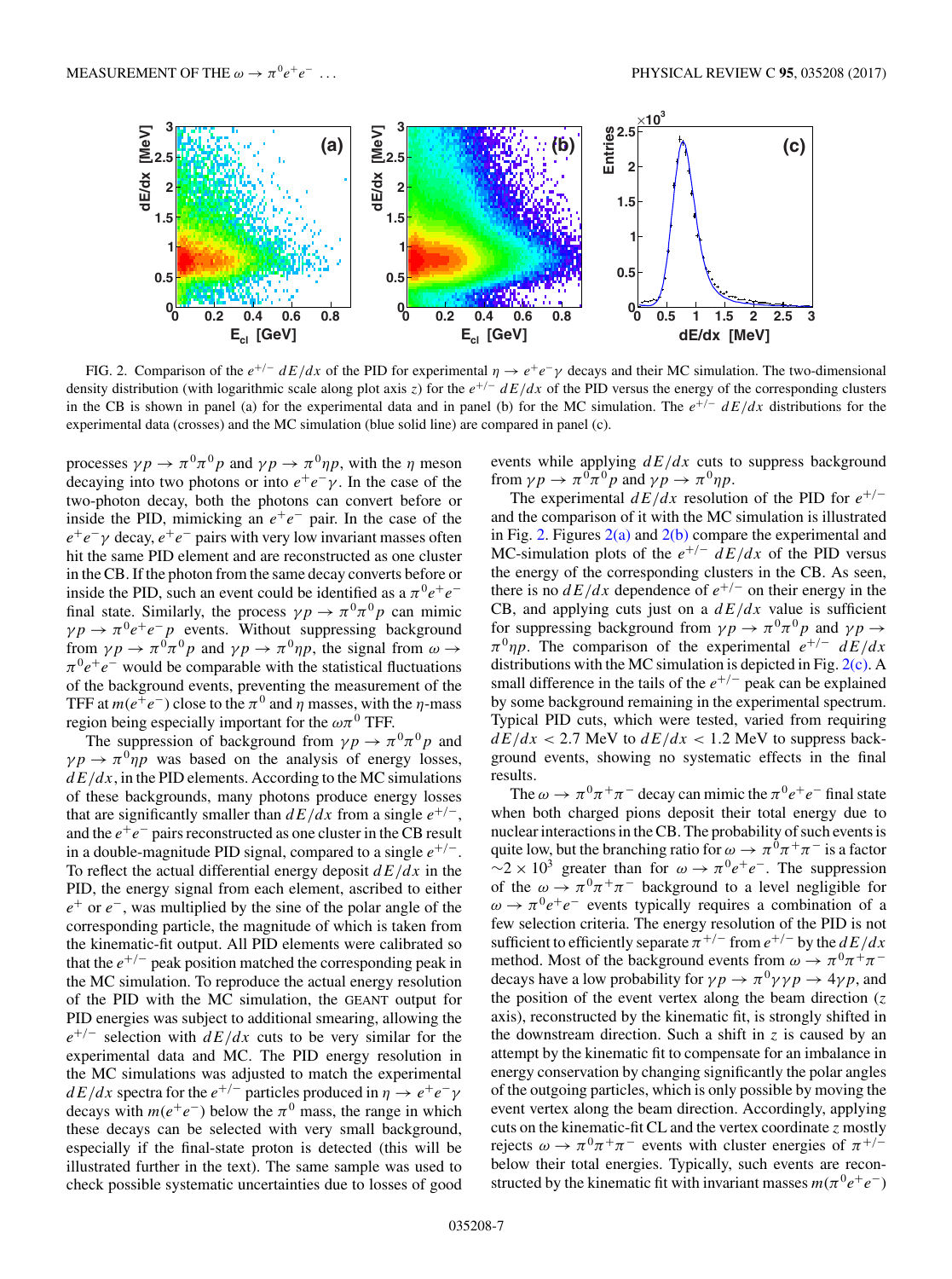<span id="page-7-0"></span>

FIG. 3. (a), (c) Two-dimensional density distributions for events selected as the  $\gamma p \to \pi^0 e^+e^-p$  candidates obtained from the MC simulations of  $\omega \to \pi^0 e^+e^-$  decays and (b), (d)  $\omega \to \pi^0 \pi^+ \pi^-$  decays causing background in the vicinity of the  $\omega$  mass. Distributions (a) and (b) plot the number N of crystals forming the two clusters ascribed to  $e^{+/-}$  versus the cluster energies. Distributions (c) and (d) plot the effective radius R of the two clusters ascribed to  $e^{+/-}$  versus the cluster energies. The cuts tested for suppressing the  $\omega \to \pi^0 \pi^+ \pi^-$  background are shown by red dashed lines for looser cuts and by blue solid lines for tighter cuts. The cuts on  $N$  discard all events for which at least one of the  $e^{+/-}$  clusters has an energy larger than the values shown by the cut lines. The cuts on effective radius discard all events for which at least one of the  $e^{+/-}$  clusters has R larger than the values shown by the cut lines.

below the mass of the  $\omega$  meson. Further suppression of the  $\omega \rightarrow \pi^0 \pi^+ \pi^-$  background events remaining in the vicinity of the  $\omega$  mass can be achieved by using differences in features of e/m and nuclear-interaction showers in the CB. As observed from MC simulations of  $\omega \to \pi^0 e^+e^-$  and  $\omega \to \pi^0 \pi^+ \pi^$ decays, nuclear-interaction showers at lower energies typically have a smaller multiplicity of the crystals forming a cluster. At higher energies, nuclear-interaction showers from  $\pi^{+/-}$ typically spread more widely than e/m showers. Such a spread can be evaluated via the cluster effective radius. For the CB, the effective radius  $R$  of a cluster containing  $k$  crystals with energy  $E_i$  deposited in crystal i can be defined as

$$
R = \left(\sum_{i}^{k} E_i (\Delta r_i)^2 / \sum_{i}^{k} E_i\right)^{1/2}, \tag{5}
$$

where  $\Delta r_i$  is the opening angle (in degrees) between the cluster direction (as determined by the cluster algorithm) and the crystal-axis direction. The multiplicity  $N$  of the crystals forming a cluster ascribed to  $e^{+/-}$  is shown as a function of the cluster energy in Figs.  $3(a)$  and  $3(b)$ , respectively, for the MC simulations of  $\omega \to \pi^0 e^+e^-$  decays and  $\omega \to \pi^0 \pi^+ \pi^$ decays causing background in the vicinity of the  $\omega$  mass. Similar distributions for the effective radius  $R$  of clusters ascribed to  $e^{+/-}$  are shown in Figs. 3(c) and 3(d). The cuts tested for suppressing the  $\omega \rightarrow \pi^0 \pi^+ \pi^-$  background are depicted by red dashed lines for looser cuts and by blue solid lines for tighter cuts. The cuts on  $N$  discard all events for which at least one of the clusters ascribed to  $e^{+/-}$  has an energy larger than the value shown by the corresponding cut lines. The cuts on effective radius discard all events for which at least one of  $e^{+/-}$  clusters has R larger than the values shown by the cut lines. These cuts were optimized to significantly suppress the  $\omega \to \pi^0 \pi^+ \pi^-$  background with minimal losses of  $\omega \to \pi^0 e^+e^-$  decays. To make sure that these cuts do not cause systematic uncertainties in the  $\omega \to \pi^0 e^+e^-$  results, the same cuts were tested in the analysis of the  $\eta \to e^+e^-\gamma$  decay, which has much better statistics and less background.

In addition to the background contributions from other physical reactions, there are two more background sources. The first source comes from interactions of incident photons in the windows of the target cell. The subtraction of this background from experimental spectra is typically based on the analysis of data samples that were taken with an empty target. In the present analysis, the empty-target background was small and did not feature any visible  $\eta$  peak in its  $m(e^+e^-\gamma)$ spectra for the  $\gamma p \to e^+e^-\gamma p$  candidates nor any  $\omega$  peak in its  $m(\pi^0 e^+e^-)$  spectra for the  $\gamma p \to \pi^0 e^+e^-p$  candidates. Another background was caused by random coincidences of the tagger counts with the experimental trigger; its subtraction was carried out by using event samples for which all coincidences were random (see Refs. [\[40,41\]](#page-17-0) for more details).

# **D.** Measuring  $\eta \to e^+e^-\gamma$  and  $\omega \to \pi^0e^+e^-$  and checking **systematic uncertainties**

To measure the  $\eta \to e^+e^-\gamma$  and  $\omega \to \pi^0e^+e^-$  yield as a function of the invariant mass  $m(e^+e^-)$ , the corresponding candidate events were divided into several  $m(e^+e^-)$  bins. The width of the  $m(e^+e^-)$  bins was chosen to be narrower at low masses, where the QED dependence results in much higher statistics of Dalitz decays, and to be wider at large  $m(e^+e^-)$  masses with fewer Dalitz decays. Events with  $m(e^+e^-)$  < 30 MeV/ $c^2$  were not analyzed at all, because e/m showers from those  $e^+$  and  $e^-$  start to overlap too much in the CB. The number of  $\eta \to e^+e^-\gamma$  and  $\omega \to \pi^0e^+e^$ decays in every  $m(e^+e^-)$  bin was determined by fitting the experimental  $m(e^+e^- \gamma)$  and  $m(\pi^0e^+e^-)$  spectra with the  $\eta$ and  $\omega$  peaks rising above a smooth background. Possible systematic uncertainties in the results owing to various cuts on the kinematic-fit CL, the vertex coordinate z,  $dE/dx$  of PID, the multiplicity N of the crystals forming  $e^{+/-}$  clusters, and their effective radius  $R$  were studied by using enlarged  $m(e^+e^-)$  bins, allowing greater statistics for such a study. The events with  $e^+$  and  $e^-$  detected with the same PID element were analyzed only for the  $\eta \to e^+e^-\gamma$  decay. For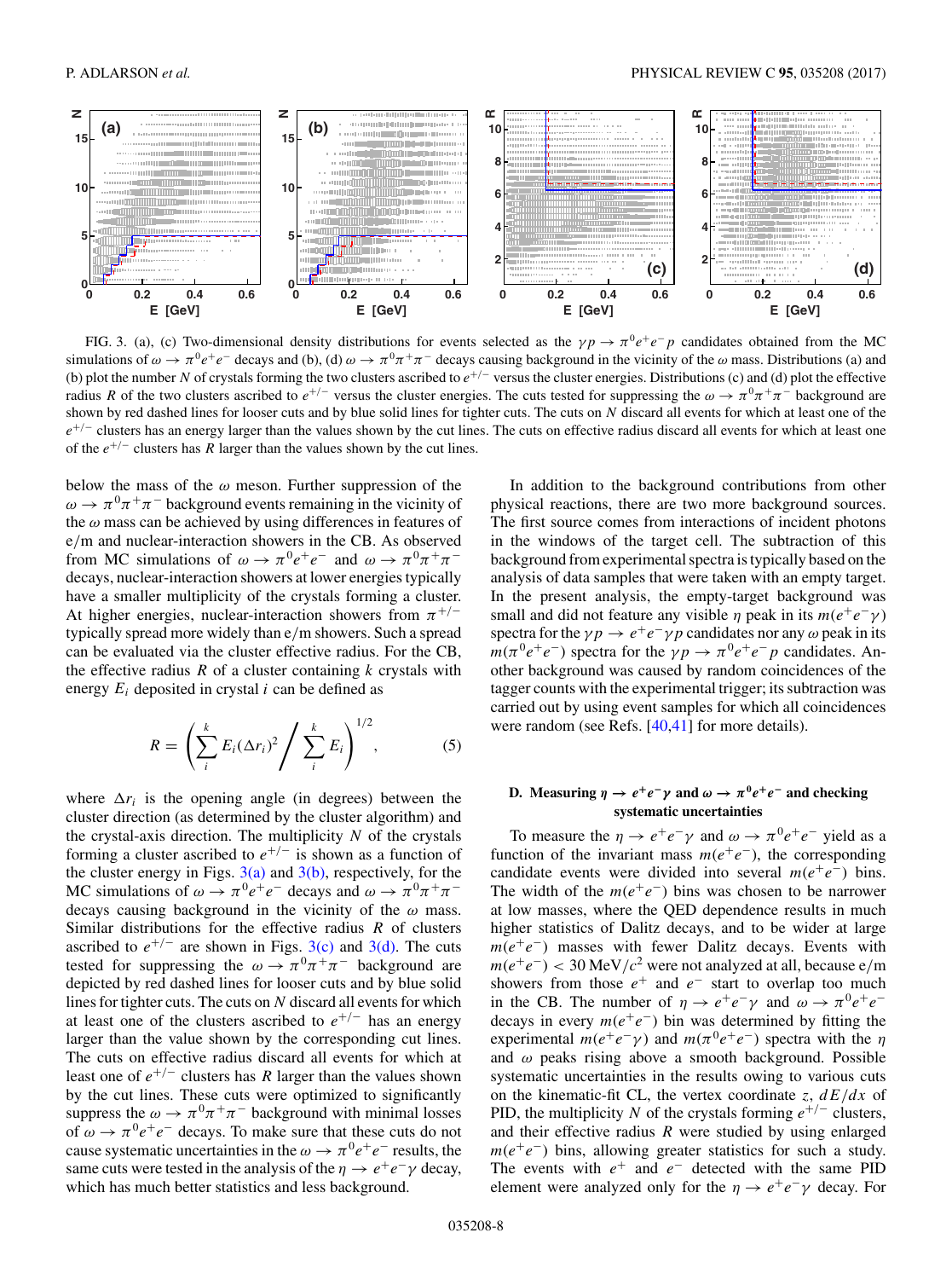<span id="page-8-0"></span>

FIG. 4.  $m(e^+e^- \gamma)$  invariant-mass distributions obtained for the  $m(e^+e^-)$  range from 30 to 100 MeV/c<sup>2</sup> with  $\gamma p \to e^+e^- \gamma p$  candidates initially selected with the kinematic fit and allowing both  $e^+$  and e<sup>−</sup> to be identified with the same PID element: (a) MC simulation of  $\gamma p \to \eta p \to e^+e^-\gamma p$  fitted with a Gaussian, (b) experimental events (Run I) after subtracting the random background and the remaining background from  $\gamma p \to \eta p \to \gamma \gamma p$ . The distribution for the  $\eta \rightarrow \gamma \gamma$  background, shown by a red solid line, is normalized to the number of subtracted events. The experimental distribution is fitted with the sum of a Gaussian for the  $\eta \to e^+e^-\gamma$  peak and a polynomial of order four for the background. The total fit is depicted by a solid line, and the dashed line shows the background under the peak.

the  $\omega \rightarrow \pi^0 e^+e^-$  decay, such an option resulted in too much background in the region of the  $\omega$  peak.

The fitting procedure for  $\eta \to e^+e^-\gamma$  and the impact of selection criteria on the background is illustrated in Figs. 4–6 and [8](#page-9-0)[–10.](#page-10-0) Figure 4 shows all  $\gamma p \to e^+e^-\gamma p$  candidates in the  $m(e^+e^-)$  range from 30 to 100 MeV/ $c^2$ . These were initially selected with the kinematic-fit CL only, also allowing both  $e^+$  and  $e^-$  to be identified with the same PID element. Figure 4(a) depicts the  $m(e^+e^-\gamma)$  invariant-mass distribution for the MC simulation of  $\gamma p \to \eta p \to e^+e^- \gamma p$  fitted with a Gaussian. The experimental distribution after subtracting both the random background and the background remaining from  $\gamma p \to \eta p \to \gamma \gamma p$  is shown by crosses in Fig. 4(b). The distribution for the  $\eta \to \gamma \gamma$  background is normalized to the number of subtracted events and is shown in the same figure by a red solid line. The subtraction normalization was based on the number of events generated for  $\gamma p \to \eta p \to \gamma \gamma p$  and the number of  $\gamma p \to \eta p$  events produced in the same experiment. The experimental distribution was fitted with the sum of a





FIG. 6. Same as Fig. 5, but after applying the  $dE/dx$  PID cut selecting only events with the elements having an energy deposit corresponding to a single  $e^{+/-}$ , and requiring the final-state proton to be detected.

Gaussian for the  $\eta \rightarrow e^+e^-\gamma$  peak and a polynomial of order four for the background. In this fit, the centroid and width of the Gaussian were fixed to the values obtained from the previous Gaussian fit to the  $\gamma p \to \eta p \to e^+e^- \gamma p$  MC simulation, which is shown in Fig.  $4(a)$ . As seen, the Gaussian parameters obtained from fitting to the MC simulation suit the experimental peak well. This confirms the agreement of the experimental data and the MC simulation in the energy calibration of the calorimeters and their resolution. The order of the polynomial was chosen to be sufficient for a reasonable description of the background distribution in the range of fitting.

The number of  $\eta \rightarrow e^+e^-\gamma$  decays in the experimental  $m(e^+e^- \gamma)$  spectra was determined from the area under the Gaussian. For consistency, the  $\gamma p \to \eta p \to e^+e^- \gamma p$ detection efficiency in each  $m(e^+e^-)$  bin was obtained in the same way, i.e., based on the  $m(e^+e^-\gamma)$  spectrum for the MC simulation fitted with a Gaussian, instead of using the number of entries in this spectrum. For the selection criteria and the  $m(e^+e^-)$  range used to obtain the spectra shown in Fig. 4, the averaged detection efficiency determined for  $\gamma p \to \eta p \to e^+e^-\gamma p$  in this manner is 33.1%.

Figure 5 illustrates the effect of requiring both  $e^+$  and  $e^$ to be identified by different PID elements. As seen, compared to Fig. 4(b), the  $\eta \rightarrow \gamma \gamma$  background becomes very small. The signal-to-background ratio improves significantly as well, whereas the  $\gamma p \to \eta p \to e^+e^- \gamma p$  detection efficiency decreases to 25.8%. The results for the  $\eta \to e^+e^-\gamma$  yield obtained with and without adding events with  $e^+$  and  $e^$ identified by the same PID element showed good agreement within the fit uncertainties, confirming the reliability of the  $\eta \rightarrow \gamma \gamma$  background subtraction.

The almost full elimination of the background contributions under the  $\eta \rightarrow e^+e^-\gamma$  peak in this  $m(e^+e^-)$  range can be obtained by applying the  $dE/dx$  PID cut selecting only events with the elements having a deposit corresponding to a single  $e^{+/-}$ , and also requiring the final-state proton to be detected. The spectra obtained with such cuts are shown in Fig. 6. Although the  $\gamma p \to \eta p \to e^+e^- \gamma p$  detection efficiency decreases to 22.3%, the smallness of the background under the  $\eta \rightarrow e^+e^-\gamma$  peak makes it possible to measure the  $\eta \rightarrow \gamma \gamma^* \rightarrow \gamma e^+ e^-$  angular dependence of the virtual photon decaying into a lepton pair and to compare it with Eq. [\(2\)](#page-1-0).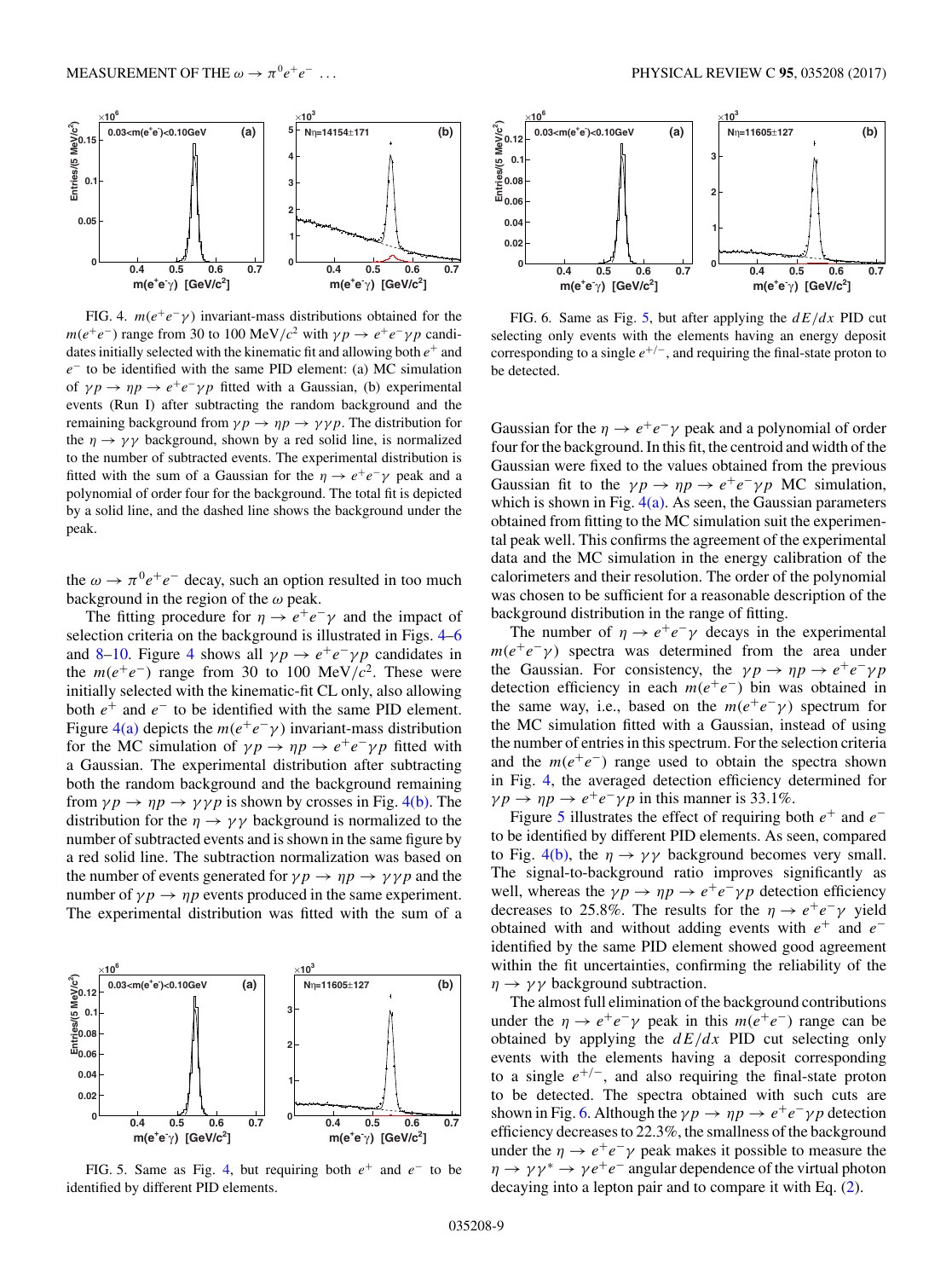<span id="page-9-0"></span>

FIG. 7. The  $\eta \to \gamma \gamma^* \to \gamma e^+ e^-$  angular dependence (in the  $\eta$  rest frame) of the virtual photon decaying into a lepton pair, with  $\theta^*$  being the angle between the direction of one of the leptons in the virtual-photon (or the dilepton) rest frame and the direction of the dilepton system (which is opposite to the  $\gamma$  direction): (a) experimental events from the  $\eta \to \gamma e^+e^-$  peak, (b) angular acceptance based on the MC simulation, (c) the experimental spectrum corrected for the acceptance and normalized for comparing to the  $1 + \cos^2 \theta^*$  dependence (shown by a red dashed line). Because  $e^+$  and  $e^-$  cannot be separated in the present experiment, the angles of both leptons were used, resulting in a symmetric shape with respect to  $\cos \theta^* = 0$ .

The experimental results for such an angular dependence are illustrated in Fig. 7. Figure  $7(a)$  shows the experimental cos  $\theta^*$  distribution obtained for the events in the  $\eta \to e^+e^-\gamma$ peak from Fig. [6\(b\).](#page-8-0) The corresponding angular acceptance determined from the MC simulation is depicted in Fig. 7(b). The experimental  $\cos \theta^*$  distribution corrected for the acceptance is depicted in Fig.  $7(c)$ , showing reasonable agreement with the expected  $1 + \cos^2 \theta^*$  dependence. Because  $e^+$  and  $e^-$  cannot be separated in the present experiment, the angles of both leptons were used to measure the dilepton decay dependence, which resulted in a symmetric shape with respect to  $\cos \theta^* = 0$ .

At higher  $m(e^+e^-)$  masses, in addition to  $\gamma p \to \pi^0 \pi^0 p$ events, there is background from  $\eta \to \pi^+ \pi^- \gamma$  and  $\eta \to$  $\pi^+\pi^-\pi^0$  decays. These decays do not mimic the  $\eta \to e^+e^-\gamma$ peak, but, without suppression of the  $\pi^{+/-}$  background, the signal becomes comparable with the statistical fluctuations of the background events. The suppression of this background with the cuts on the multiplicity  $N$  of the crystals forming  $e^{+/-}$  clusters and their effective radius R is illustrated in Figs. 8[–10.](#page-10-0) Figure 8 shows  $\gamma p \to e^+e^- \gamma p$  candidates selected with the kinematic-fit CL in the  $m(e^+e^-)$  region, where the magnitude of the  $\eta \to e^+e^-\gamma$  peak is still sufficient to see it above a large background. The result of applying the softer cuts on  $N$  and  $R$  (depicted by red dashed lines in Fig. [3\)](#page-7-0) is

demonstrated in Fig. 9, showing a significant improvement in the signal-to-background ratio. The further improvement with the tighter cuts on  $N$  and  $R$  (depicted by blue solid lines in Fig. [3\)](#page-7-0) is demonstrated in Fig. [10.](#page-10-0) The fits with the suppressed background in this  $m(e^+e^-)$  range are more reliable, even if the  $\gamma p \to np \to e^+e^- \gamma p$  detection efficiency decreases from 33.4% to 27.8% after applying the softer cuts, and to 24.0% after applying the tighter cuts. It was checked that the results for the  $\eta \to e^+e^-\gamma$  yield obtained with and without cuts on  $N$  and  $R$  were in good agreement within the fit uncertainties, confirming the reliability of the method based on the difference in the features of  $e^{+/-}$  and  $\pi^{+/-}$  clusters. Note that the  $\eta \rightarrow \gamma \gamma$  background is negligibly small in this range of  $m(e^+e^-)$  masses, even with both  $e^+$  and  $e^-$  being identified by the same PID elements.

Because the  $\omega \rightarrow \pi^0 e^+e^-$  decays were analyzed in the same data sets and by using the same cuts, the systematic uncertainties caused by these cuts should be the same as for  $\eta \to e^+e^-\gamma$ . Additional tests were made for  $m(e^+e^-)$  ranges with less background and wide  $m(e^+e^-)$  bins, giving smaller statistical uncertainties in the results. The fitting procedure for  $\omega \to \pi^0 e^+e^-$  (which is very similar to  $\eta \to e^+e^-\gamma$ ) and some of the tests, including the  $\omega \to \pi^0 \gamma^* \to \pi^0 e^+ e^-$  angular dependence of the virtual photon decaying into a lepton pair, are illustrated in Figs. [11](#page-10-0)[–15.](#page-11-0)



FIG. 8. Same as Fig. [4,](#page-8-0) but for  $m(e^+e^-) = (360 \pm 20) \text{ MeV}/c^2$ . The  $\eta \rightarrow \gamma \gamma$  background is not shown in panel (b) because it is negligibly small.



FIG. 9. Same as Fig.  $8$ , but after applying the softer cuts on N and  $R$  (depicted by red dashed lines in Fig. [3\)](#page-7-0).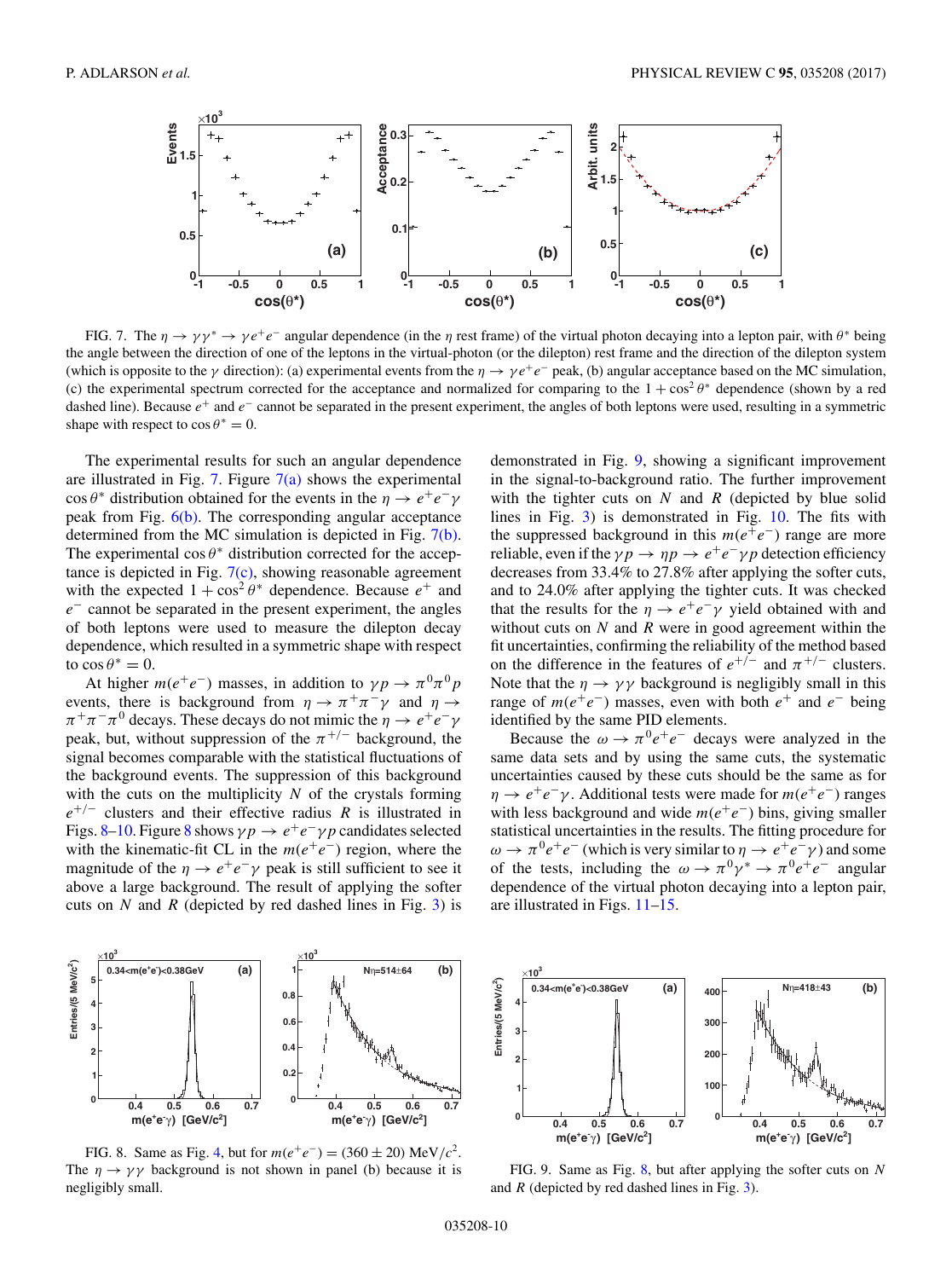<span id="page-10-0"></span>

FIG. 10. Same as Fig.  $8$ , but after applying the tighter cuts on N and  $R$  (depicted by blue solid lines in Fig. [3\)](#page-7-0).

Figure 11 shows  $\gamma p \to \pi^0 e^+e^-p$  candidates selected only with the kinematic-fit CL, for the  $m(e^+e^-)$  region below the  $\pi^0$  mass, avoiding very large background from  $\gamma p \rightarrow$  $\pi^{0}\pi^{0}p$ . Figure 11(a) depicts the  $m(\pi^{0}e^{+}e^{-})$  invariant-mass distribution for the MC simulation of  $\gamma p \to \omega p \to \pi^0 e^+ e^- p$ fitted with a Gaussian. The choice of the normal distribution for fitting the  $\omega$  peak is motivated by the facts that the BW shape of the  $\omega$  signal is severely cut by phase space near threshold and the  $m(\pi^0 e^+e^-)$  resolution strongly dominates the  $\omega$ -meson width ( $\Gamma = 8.49$  MeV [\[45\]](#page-17-0)). A similar approach was successfully used for fitting the  $\omega \rightarrow \pi^0 \gamma$  peak above background while measuring  $\omega$  photoproduction with the same data set [\[44\]](#page-17-0). The experimental distribution after subtracting both the random background and the background remaining from  $\omega \to \pi^0 \gamma$  decays (with both the  $\pi^0 \to \gamma \gamma$  and  $\pi^0 \to$  $e^+e^-$ γ decay modes) is shown by crosses in Fig. 11(b). The distribution for the  $\omega \rightarrow \pi^0 \gamma$  background is normalized to the number of subtracted events and is shown in the same figure by a red solid line. The subtraction normalization was based on the number of events generated for  $\gamma p \to \omega p \to \pi^0 \gamma p$  and the number of  $\gamma p \to \omega p$  events produced in the experiment.



FIG. 11.  $m(\pi^0 e^+e^-)$  invariant-mass distributions obtained for the  $m(e^+e^-)$  range from 30 to 100 MeV/c<sup>2</sup> with  $\gamma p \to \pi^0 e^+e^-p$ candidates initially selected with the kinematic fit (a) MC simulation of  $\gamma p \to \omega p \to \pi^0 e^+ e^- p$  fitted with a Gaussian; (b) experimental events (Run I) after subtracting the random background and the remaining background from  $\omega \to \pi^0 \gamma$  decays (with both the  $\pi^0 \to \gamma \gamma$ and  $\pi^0 \to e^+e^-\gamma$  decay modes). The distribution for the  $\omega \to \pi^0\gamma$ background, shown by a red solid line, is normalized to the number of subtracted events. The experimental distribution is fitted with the sum of a Gaussian for the  $\omega \to \pi^0 e^+e^-$  peak and a polynomial of order five for the background. The total fit is depicted by a solid line, and the dashed line shows the background under the peak.



FIG. 12. Same as Fig. 11, but after applying the softer cuts on  $N$ and R (depicted by red dashed lines in Fig. [3\)](#page-7-0) and the  $dE/dx$  cut rejecting events with twice the magnitude of a signal from a single  $e^{+/-}$  in one PID element.

The experimental distribution was fitted with the sum of a Gaussian for the  $\omega \rightarrow \pi^0 e^+e^-$  peak and a polynomial of order five for the background. In this fit, the centroid and width of the Gaussian were fixed to the values obtained from the previous Gaussian fit to the  $\gamma p \to \omega p \to \pi^0 e^+ e^- p$  MC simulation, which is shown in Fig. 11(a). Similar to  $\eta \rightarrow e^+e^-\gamma$ , the number of  $\omega \rightarrow \pi^0 e^+ e^-$  decays in the MC and experimental  $m(\pi^0 e^+e^-)$  spectra was determined from the area under the Gaussian. For the selection criteria used to obtain the spectra in Fig. 11 and the given  $m(e^+e^-)$  range, the averaged detection efficiency determined for  $\omega \to \pi^0 e^+e^-$  is 14.5%.

Figure 12 illustrates the impact of the PID  $dE/dx$  cut and the softer cuts on  $N$  and  $R$  on suppressing background under the  $\omega$  peak. As seen, compared to Fig. 11(b), the quantity of background events becomes smaller by a factor of five (resulting in a more reliable fit to the signal peak), whereas the detection efficiency for  $\omega \to \pi^0 e^+e^-$  decreases to 9.1%.

Although the level of the background remaining under the  $\omega \rightarrow \pi^0 e^+e^-$  peak is not negligibly small, it is still possible to check the  $\omega \to \pi^0 \gamma^* \to \pi^0 e^+ e^-$  angular dependence of the virtual photon decaying into a lepton pair, compared to Eq. [\(2\)](#page-1-0). The experimental results for such an angular dependence are illustrated in Fig. [13.](#page-11-0)

Figure [13\(a\)](#page-11-0) shows the experimental  $\cos \theta^*$  distribution obtained for the events in the  $\omega \rightarrow \pi^0 e^+e^-$  peak from Fig. 12(b). The corresponding angular acceptance determined from the MC simulation is depicted in Fig.  $13(b)$ . The experimental  $\cos \theta^*$  distribution corrected for the acceptance is depicted in Fig. [13\(c\),](#page-11-0) showing, for the very limited statistics and the remaining background, reasonable agreement with the expected  $1 + \cos^2 \theta^*$  dependence.

Figures [14](#page-11-0) and [15](#page-11-0) illustrate fits for the  $m(e^+e^-)$  region above the  $\pi^0$  mass, with  $\gamma p \to \pi^0 e^+ e^- p$  candidates selected after the tighter cuts on N and R (better suppressing the  $\omega \rightarrow$  $\pi^0 \pi^+ \pi^-$  background), and without and with  $dE/dx$  PID cuts. As seen from these figures, the quantity of background events in the vicinity of the  $\omega$  peak becomes smaller by a factor of more than four after applying the  $dE/dx$  PID cut, whereas the detection efficiency, averaged in this  $m(e^+e^-)$  range, decreases from 18.9% to 15.1%. The  $\omega \to \pi^0 \gamma$  background is negligibly small in this range of  $m(e^+e^-)$  masses, and it is not shown in these figures. The fits made without and with  $dE/dx$  PID cuts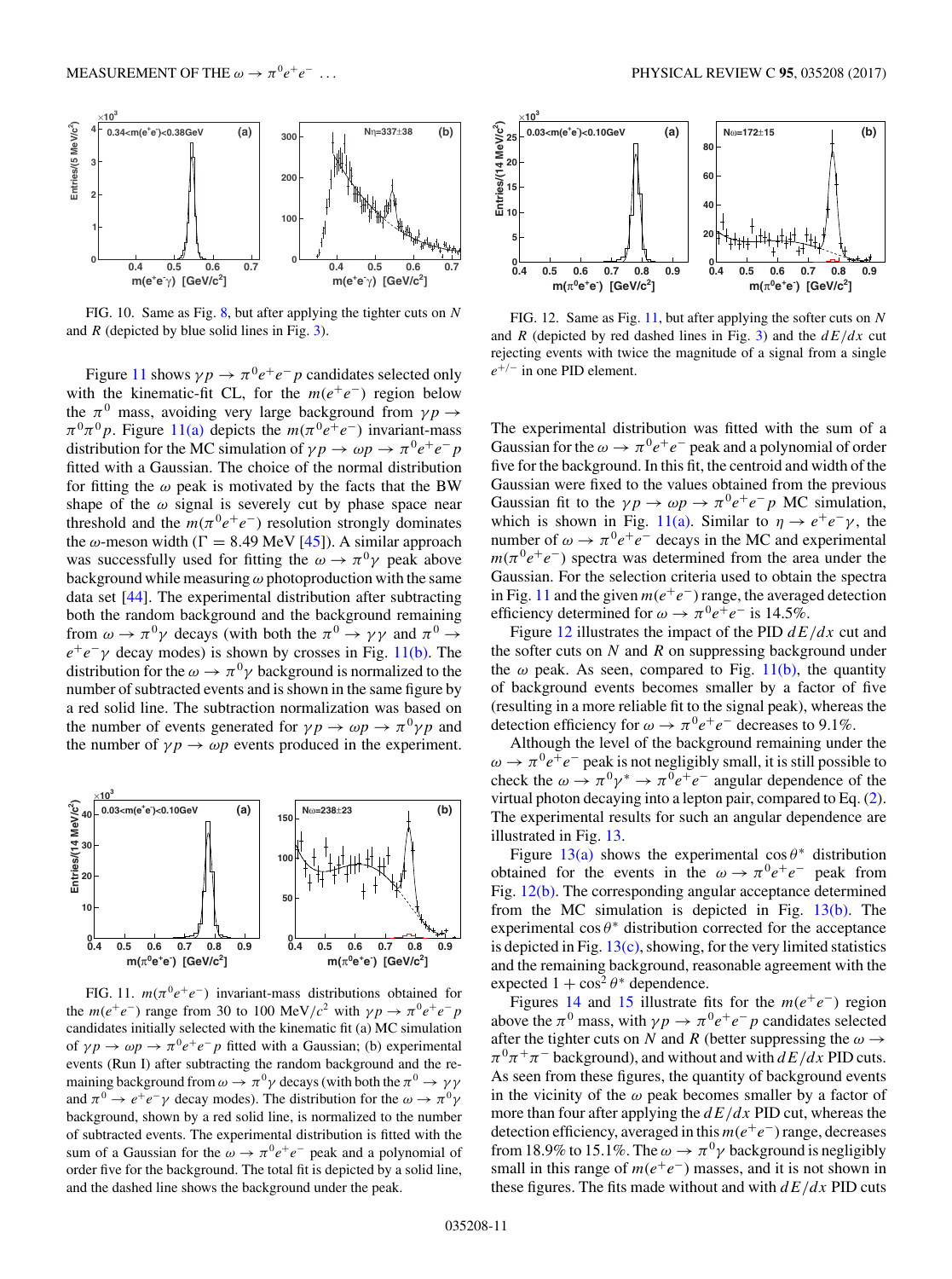<span id="page-11-0"></span>

FIG. 13. The  $\omega \to \pi^0 \gamma^* \to \pi^0 e^+e^-$  angular dependence (in the  $\omega$  rest frame) of the virtual photon decaying into a lepton pair, with  $\theta^*$ being the angle between the direction of one of the leptons in the virtual-photon (or the dilepton) rest frame and the direction of the dilepton system (which is opposite to the  $\pi^0$  direction): (a) experimental events from the  $\omega \to \pi^0 e^+e^-$  peak; (b) angular acceptance based on the MC simulation; (c) experimental spectrum corrected for the acceptance and normalized for comparing to the  $1 + \cos^2 \theta^*$  dependence (shown by a red dashed line). Because  $e^+$  and  $e^-$  cannot be separated in the present experiment, the angles of both leptons were used, resulting in a symmetric shape with respect to  $\cos \theta^* = 0$ .

showed good agreement within the fit uncertainties, confirming the reliability of tests made with the  $\eta \to e^+e^-\gamma$  decay.

To measure the  $\eta \to e^+e^-\gamma$  and  $\omega \to \pi^0e^+e^-$  yields as a function of the invariant mass  $m(e^+e^-)$ , the corresponding candidate events were divided into several  $m(e^+e^-)$  bins, separately for Run I and Run II. The available statistics and the level of background for  $\eta \to e^+e^-\gamma$  decays enabled division of the  $m(e^+e^-)$  range from 30 to 490 MeV/ $c^2$ into 34 bins, with bin widths increasing from 10 MeV/ $c<sup>2</sup>$ at the lowest masses to 30 MeV/ $c<sup>2</sup>$  at the highest masses. To measure the  $\omega \rightarrow \pi^0 e^+e^-$  decay, the  $m(e^+e^-)$  range from 30 to 630 MeV/ $c<sup>2</sup>$  was divided into 14 bins, with bin widths increasing from 20 MeV/ $c<sup>2</sup>$  at the lowest masses to 60 MeV/ $c<sup>2</sup>$  at the highest masses. The size and width of the  $m(e^+e^-)$  bins for Run I and Run II were identical, which later allowed the results from both runs to be combined. The fitting procedure was the same as those used to check the systematic uncertainties caused by various selection criteria.

#### **IV. RESULTS AND DISCUSSION**

## **A. Transition form factor results and their uncertainties**

The total number of  $\eta \to e^+e^-\gamma$  and  $\omega \to \pi^0e^+e^-$  decays initially produced in each  $m(e^+e^-)$  bin was obtained by



FIG. 14. Same as Fig. [11,](#page-10-0) but for the  $m(e^+e^-)$  range from 150 to 400 MeV/ $c<sup>2</sup>$  and the tighter cuts on N and R (depicted by blue solid lines in Fig. [3\)](#page-7-0). The  $\omega \to \pi^0 \gamma$  background is not shown in panel (b) because it is negligibly small.

correcting the number of decays observed in each bin with the corresponding detection efficiency. Values of  $d\Gamma(\eta \rightarrow$  $e^+e^-\gamma$ )/dm( $e^+e^-$ ) and  $d\Gamma(\omega \to \pi^0e^+e^-)$ /dm( $e^+e^-$ ) for every fit were obtained from those initial numbers of decays by taking into account the full decay width of  $\eta$  and  $\omega$  [\[45\]](#page-17-0), the total number of  $\eta$  and  $\omega$  mesons produced in the same data sets [\[41,44\]](#page-17-0), and the width of the corresponding  $m(e^+e^-)$  bin. The uncertainty in an individual  $d\Gamma/dm(e^+e^-)$  value from a particular fit was based on the uncertainty in the number of decays determined by this fit (i.e., the uncertainty in the area under the Gaussian). The systematic uncertainties in the  $d\Gamma/dm(e^+e^-)$  value were estimated for each individual  $m(e^+e^-)$  bin by repeating its fitting procedure several times after refilling the  $m(e^+e^- \gamma)$  spectra with different combinations of selection criteria, which were used to improve the signal-to-background ratio, or after slight changes in the parametrization of the background under the signal peak. The changes in selection criteria included cuts on the kinematic-fit CL (such as 2%, 5%, 10%, 15%, and 20%), different cuts on PID  $dE/dx$ , N, R, and z. As in Ref. [\[17\]](#page-17-0), the  $\eta \rightarrow e^+e^-\gamma$ results were also checked for excluding three-cluster events (no final-state proton detected) from the analysis. The requirement of making several fits for each  $m(e^+e^-)$  bin provided a check on the stability of the  $d\Gamma/dm(e^+e^-)$  results. The average of the results of all fits made for one bin was then used to obtain



FIG. 15. Same as Fig. 14, but after applying the  $dE/dx$  cut rejecting events with twice the magnitude of a signal from a single  $e^{+/-}$  in one PID element.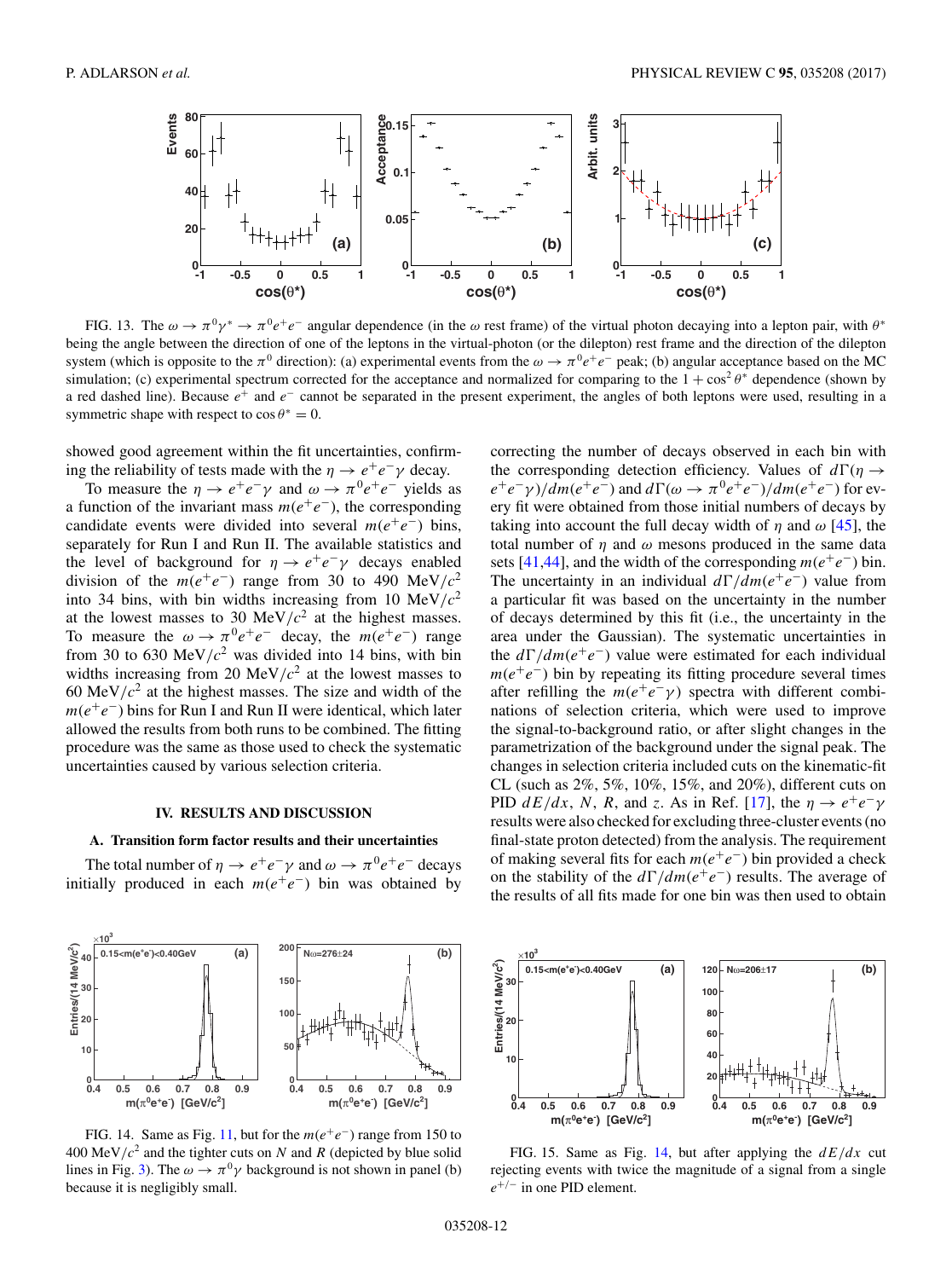<span id="page-12-0"></span>

FIG. 16. Comparison of the  $|F_{\eta}(m_{\ell^+\ell^-})|^2$  results obtained individually from the analyses of Run I (blue filled triangles) and Run II (red open circles) with each other and with the two solutions for the DA calculations by the Jülich group  $[20,21]$  $[20,21]$ . The solution without including the  $a_2$ -meson contribution is shown by a red dotted line with an error band, and the solution involving the  $a_2$  contribution is shown by a blue dashed line. The pole-approximation fits (black solid lines) to the results of Run I and Run II are depicted in panels (a) and (b), respectively. The fit parameter p0 reflects the general normalization of the data points, and p1 is the slope parameter  $\Lambda^{-2}$  [GeV<sup>-2</sup>]. For a better comparison of the magnitudes of total uncertainties from the two data sets, the error bars of Run I are plotted in panel (a) on the top of the error bars of Run II, and the other way around in panel (b).

final  $d\Gamma/dm$  values that were more reliable than the results based on just one so-called best fit, which was made with a combination of selection criteria, giving the optimal number of events in the signal peak with respect to the background level under it. Typically, such a best fit gives the largest ratio between the corresponding  $d\Gamma/dm$  value and its uncertainty.

Because the fits for a given  $m(e^+e^-)$  bin with different selection criteria or different background parametrizations were based on the same initial data sample, the corresponding  $d\Gamma/dm$  results were correlated and could not be considered as independent measurements for calculating the uncertainty in the averaged  $d\Gamma/dm$  value. Thus, this uncertainty was taken from the best fit for the given  $m(e^+e^-)$  bin, which was a conservative estimate of the uncertainty in the averaged  $d\Gamma/dm$  value. The systematic uncertainty in this  $d\Gamma/dm$  value was taken as the root mean square of the results from all fits made for this bin. The total uncertainty in this  $d\Gamma/dm$ value was calculated by adding in quadrature its fit (partially reflecting experimental statistics in the bin) and systematic uncertainties. The overall statistics of  $5.4 \times 10^4 \eta \rightarrow e^+e^-\gamma$ decays involved in all the fits provided quite small fit uncertainties, with the average magnitude of the systematic uncertainties being ∼35% of the fit uncertainties. Because the overall statistics for  $\omega \to \pi^0 e^+e^-$  were only  $1.1 \times 10^3$  decays, the total uncertainties were dominated by the fit uncertainties, with average magnitude of the systematic uncertainties being∼20% of the fit uncertainties. In the end, the  $d\Gamma/dm(e^+e^-)$  results from Run I and Run II, which were independent measurements, were combined as a weighted average with weights taken as inverse values of their total uncertainties in quadrature.

The results for  $|F_{\eta}(m_{e^+e^-})|^2$  and  $|F_{\omega\pi^0}(m_{e^+e^-})|^2$  were obtained by dividing the combined results for  $d\Gamma(\eta \rightarrow$  $e^+e^-\gamma$ )/dm( $e^+e^-$ ) and  $d\Gamma(\omega \to \pi^0e^+e^-)$ /dm( $e^+e^-$ ) by the corresponding QED terms from Eqs.  $(1)$  and  $(3)$ , and using the  $\eta \rightarrow \gamma \gamma$  and  $\omega \rightarrow \pi^0 \gamma$  branching ratios from the RPP [\[45\]](#page-17-0). To check the consistency of the individual TFF results obtained from Run I and Run II, the corresponding  $d\Gamma/dm(e^+e^-)$ results were recalculated into  $|F_{\eta}(m_{e^+e^-})|^2$  and  $|F_{\omega\pi^0}(m_{e^+e^-})|^2$ as well.

## **B. Comparison of** *η* **results with other data and calculations**

The individual  $|F_{\eta}(m_{e^+e^-})|^2$  results from Run I and Run II are compared in Fig. 16. For a better comparison of the magnitudes of total uncertainties in both the measurements, with the same  $m(e^+e^-)$  binning, the experimental results are plotted twice. In Fig.  $16(a)$ , the error bars of Run I are plotted on the top of the error bars of Run II, and the other way around in Fig. 16(b). Correspondingly, the fit to the  $|F_{\eta}|^2$  results of Run I with Eq. [\(4\)](#page-1-0) is shown in Fig.  $16(a)$ , and of Run II in Fig.  $16(b)$ . The fits are made with two free parameters, one of which,  $p_1$ , is  $\Lambda^{-2}$ , and the other, p0, reflects the general normalization of the data points. For example, the latter parameter could be different from  $p0 = 1$  because of the uncertainty in the determination of the experimental number of  $\eta$  mesons produced. Another possible reason for  $p0$  to be slightly more than one is radiative corrections for the QED differential decay rate at low  $q$ , the magnitude of which is expected to be ∼1%.

The correlation between the two parameters results in a larger fit error for  $\Lambda^{-2}$ . However, this error then includes the systematic uncertainty in the general normalization of the data points. Because all  $|F_{\eta}|^2$  results are obtained with their total uncertainties, the fit error for  $\Lambda_{\eta}^{-2}$  gives its total uncertainty as well. As seen in Fig. 16, the fits to both Run-I and Run-II results give normalization parameters compatible with the expected values, indicating the good quality of the results. A value of the second parameter obtained for Run I,  $p1 = (1.93 \pm 0.15<sub>tot</sub>) \text{ GeV}^{-2}$ , is slightly smaller than the value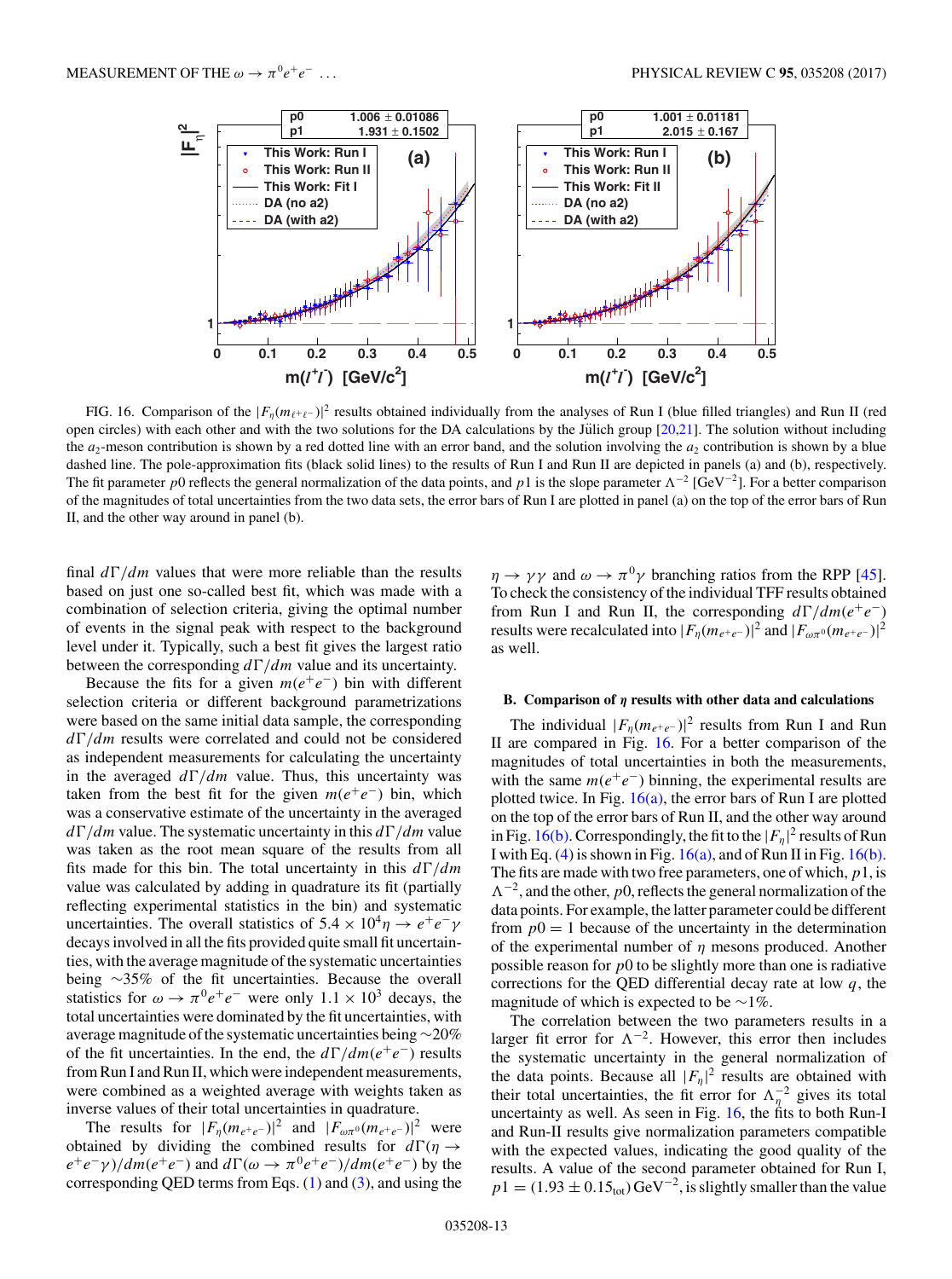

FIG. 17.  $|F_{\eta}(m_{\ell+\ell-})|^2$  results (black filled triangles) combined from Run I and Run II and their pole-approximation fit (black solid line, with p0 and p1 being the normalization and the slope parameter  $\Lambda^{-2}$ , respectively) are compared to previous measurements and various theoretical calculations. The former results by the A2 Collaboration from Ref. [\[17\]](#page-17-0) (open magenta circles) and Ref. [\[16\]](#page-17-0) (open green diamonds) are shown in panel (a). The results of NA60 obtained in peripheral In-In data [\[15\]](#page-17-0) and in p-A collisions [\[12\]](#page-17-0) are shown in panel (b). The calculation from Ref.  $[47]$  is shown in panel (a) by a blue dash-dotted line. The most recent DA calculation by the Jülich group  $[20]$  $[20]$  is shown in panel (b) by a blue dashed line. The calculations by the Mainz group with Padé approximants are shown in panel (a) for their previous solution  $[48]$  $[48]$  (red dashed line with an error band) and in panel (b) for their latest solution [\[18\]](#page-17-0) (red dotted line with an error band).

from Ref. [\[17\]](#page-17-0),  $\Lambda_{\eta}^{-2} = (1.95 \pm 0.15_{stat} \pm 0.10_{syst}) = (1.95 \pm 0.15_{syst})$  $0.18_{\text{tot}}$ ) GeV<sup>-2</sup>, also obtained from the analysis of Run I, but is in good agreement within the uncertainties, the magnitude of which became somewhat smaller as well. The value,  $p1 =$  $(2.02 \pm 0.17_{\text{tot}}) \text{ GeV}^{-2}$ , obtained for Run II is slightly larger than both the present and the previous results from Run I, but is in good agreement within the uncertainties. The magnitude of the difference in the  $\Lambda_{\eta}^{-2}$  results obtained for Run I and Run II is comparable to the uncertainties in the theoretical predictions for  $\Lambda_{\eta}^{-2}$ . As an example, the most recent calculations with the dispersive analysis (DA) by the Jülich group are shown in Fig. [16](#page-12-0) for their new solution [\[20\]](#page-17-0), obtained after including the  $a_2$ -meson contribution in the analysis, and their previous solution without it  $[21]$ . As seen, the fit of Run II practically overlaps with the calculation without  $a_2$ , and the fit of Run I is very close to the calculation involving the  $a_2$  contribution.

The  $|F_{\eta}(m_{e^+e^-})|^2$  results combined from Run I and Run II are compared to previous measurements and various theoretical calculations in Fig. 17. The numerical values for the combined  $|F_{\eta}(m_{e^+e^-})|^2$  results are listed in Table I. As

seen in Fig. 17, the present  $|F_{\eta}(m_{e^+e^-})|^2$  results are in good agreement, within the error bars, with all previous measurements based on  $\eta \to e^+e^-\gamma$  and  $\eta \to \mu^+\mu^-\gamma$  decays. The pole-approximation fit to the present  $|F_{\eta}|^2$  data points yields

$$
\Lambda_{\eta}^{-2} = (1.97 \pm 0.11_{\text{tot}}) \,\text{GeV}^{-2},\tag{6}
$$

which is also in very good agreement within the uncertainties with the results reported in Refs.  $[12,15-17]$ . The uncertainty in the  $\Lambda_{\eta}^{-2}$  value obtained in the present work is smaller than those of previous measurements by the A2 collaboration [\[16,17\]](#page-17-0) and the NA60 collaboration in peripheral In-In data [\[15\]](#page-17-0), but is larger than in the latest NA60 result,  $\Lambda_{\eta}^{-2} =$  $(1.934 \pm 0.084<sub>tot</sub>) \text{ GeV}^{-2}$ , obtained from p-A collisions [\[12\]](#page-17-0).

Most of the theoretical calculations shown in Fig. 17 have already been discussed in Ref. [\[17\]](#page-17-0). The calculation by Terschlüsen and Leupold (TL) combines the vector-meson Lagrangian proposed in Ref. [\[49\]](#page-17-0) and recently extended in Ref. [\[25\]](#page-17-0), with the Wess–Zumino–Witten contact interaction [\[47\]](#page-17-0). As seen, the TL calculation lies slightly lower than the

TABLE I. Results of this work for the  $\eta$  TFF,  $|F_{\eta}|^2$ , as a function of the invariant mass  $m(e^+e^-)$ .

| $95 \pm 5$                             |
|----------------------------------------|
| $1.070 \pm 0.030$<br>$1.057 \pm 0.031$ |
| $165 \pm 5$                            |
| $1.101 \pm 0.045$<br>$1.111 \pm 0.046$ |
| $235 \pm 5$                            |
| $1.234 \pm 0.067$<br>$1.288 \pm 0.085$ |
| $340 \pm 10$                           |
| $1.607 \pm 0.166$<br>$1.561 \pm 0.124$ |
|                                        |
|                                        |
| $3.17 \pm 1.65$                        |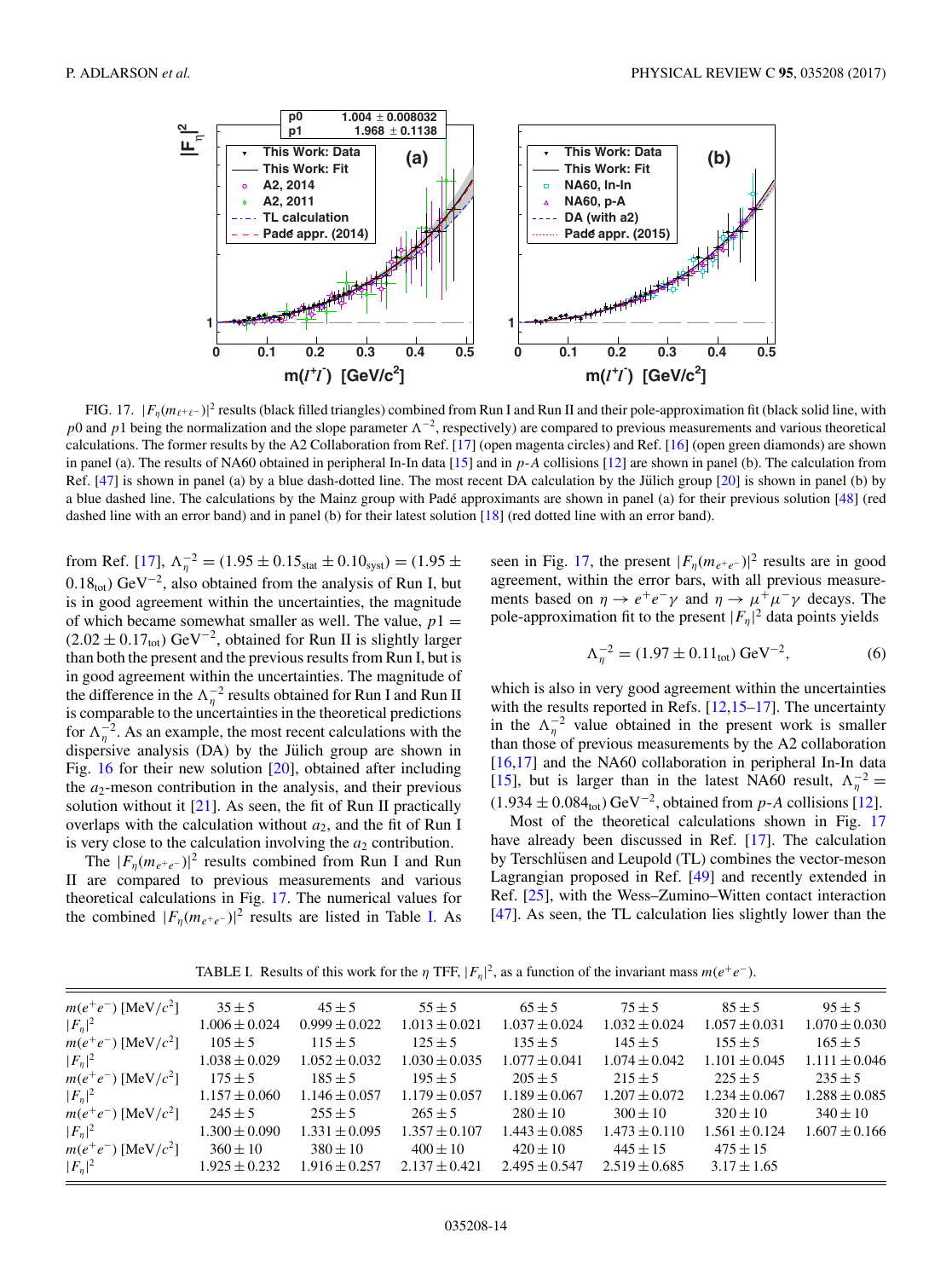

FIG. 18. Comparison of the  $|F_{\omega\pi^0}(m_{\ell^+\ell^-})|^2$  results obtained individually from the analyses of Run I (blue filled triangles) and Run II (red open circles) with each other and with the two solutions for the DA calculations by the Bonn group [\[26\]](#page-17-0) shown by error-band borders. The solution using a simplified, VMD-inspired  $\omega \to 3\pi$  partial wave  $f_1(s) = \alpha \Omega(s)$  inside the dispersion integral is shown by cyan dashed lines, and the solution using the full rescattering of  $3\pi$  by magenta dashed lines. The pole-approximation fits (black solid lines) to the results of Run I and Run II are depicted in panels (a) and (b), respectively. The fit parameter  $p0$  reflects the general normalization of the data points, and  $p1$ is the slope parameter  $\Lambda^{-2}$ . For a better comparison of the magnitudes of total uncertainties from the two data sets, the error bars of Run I are plotted in panel (a) on the top of the error bars of Run II, and the other way around in panel (b).

pole-approximation fit to the present data points but is still in good agreement with the data points within their error bars. The calculations by the Jülich group, in which the radiative decay  $\eta \to \pi^+\pi^-\gamma$  [\[50\]](#page-17-0) is connected to the isovector contributions of the  $\eta \rightarrow \gamma \gamma^*$  TFF in a model-independent way, by using dispersion theory, are shown for the latest solution [\[20\]](#page-17-0), including the  $a_2$ -meson contribution in the analysis. As seen, this solution is very close to the present pole-approximation fit. The calculations by the Mainz group, which are based on a model-independent method using the Pade approximants ´ (initially developed for the  $\pi^0$  TFF [\[51\]](#page-17-0)), are shown for both their previous  $[48]$  and latest  $[18]$  solutions. As seen, both the solutions are very close to the present pole-approximation fit. However, the latest solution, also involving the previous A2 data on the  $\eta$  TFF [\[17\]](#page-17-0), has a much smaller uncertainty. It is expected that adding the  $|F_{\eta}(m_{e^+e^-})|^2$  results from this work into the corresponding calculation by the Mainz group will allow an even smaller uncertainty in the value for the slope parameter of the  $\eta$  TFF to be obtained.

#### **C. Comparison of** *ω* **results with other data and calculations**

The individual  $|F_{\omega\pi^0}(m_{e^+e^-})|^2$  results from Run I and Run II are compared in Fig. 18. Similarly to the comparison of the two individual sets of  $|F_{\eta}(m_{\ell^+\ell^-})|^2$  results and their uncertainties, these experimental results are also plotted twice. The two-parameter fits of the individual  $|F_{\omega\pi^0}|^2$  results with Eq. [\(4\)](#page-1-0) are shown in Figs.  $18(a)$  and  $18(b)$ , respectively for Run I and Run II. As seen in Fig. 18, the experimental statistics for  $\omega \rightarrow \pi^0 e^+e^-$  decays in Run I and Run II and the level of background resulted in quite large total uncertainties in those  $|F_{\omega\pi^0}|^2$  results, especially at large  $m(e^+e^-)$  masses. Within those uncertainties, the  $|F_{\omega\pi^0}|^2$  results from both data sets are in good agreement with each other. The same

holds for the fit results for the normalization parameter  $p0$ and the parameter p1, corresponding to  $\Lambda_{\omega\pi^0}^{-2}$ . Despite large uncertainties in  $p1 = (1.96 \pm 0.25<sub>tot</sub>)$  GeV<sup>-2</sup> obtained for Run I and in  $p1 = (2.01 \pm 0.28<sub>tot</sub>) \text{ GeV}^{-2}$  for Run II, both results indicate a lower value for  $\Lambda_{\omega\pi^0}^{-2}$  than those reported previously by Lepton-G  $[23]$  and NA $\tilde{60}$   $[12,15]$ . At the same time, the comparison of the individual  $|F_{\omega\pi^0}(m_{e^+e^-})|^2$  results and their pole-approximation fits, for example, with the two different solutions from the dispersive analysis by the Bonn group [\[26\]](#page-17-0) indicates no contradiction with these calculations.

The  $|F_{\omega\pi^0}(m_{e^+e^-})|^2$  results combined from Run I and Run II are compared to previous measurements and various theoretical calculations in Fig. [19.](#page-15-0) The numerical values for the combined  $|F_{\omega\pi^0}(m_{e^+e^-})|^2$  results are listed in Table [II.](#page-15-0) As seen in Fig. [19,](#page-15-0) the present  $|F_{\omega\pi^0}(m_{e^+e^-})|^2$  results are in general agreement, within the error bars, with the previous measurements based on  $\omega \to \pi^0 \mu^+ \mu^-$  decays. The only deviation observed is for the data points at the largest  $m(e^+e^-)$ masses. The pole-approximation fit to the present  $|F_{\omega\pi^0}|^2$  data points gives

$$
\Lambda_{\omega\pi^0}^{-2} = (1.99 \pm 0.21_{\text{tot}}) \,\text{GeV}^{-2},\tag{7}
$$

which is somewhat lower than the corresponding value obtained from the Lepton-G and NA60 data [\[12,15,23\]](#page-17-0), but does not contradict them within the uncertainties. The uncertainty in the  $\Lambda_{\omega\pi^0}^{-2}$  value obtained in the present work is similar to that of Lepton-G, but is significantly larger than the accuracy achieved by NA60. Meanwhile, the advantage in measuring the  $\omega \rightarrow \pi^0 e^+e^-$  decay is that the control of the overall normalization of the  $|F_{\omega\pi^0}|^2$  results is much more stringent than in the case of the  $\omega \to \pi^0 \mu^+ \mu^-$  decay, which does not enable measurement at low  $m(\ell^+\ell^-)$ . The magnitude of the parameter p0, obtained from the fit to the present  $|F_{\omega\pi^0}|^2$ results, indicates small values of systematic uncertainties due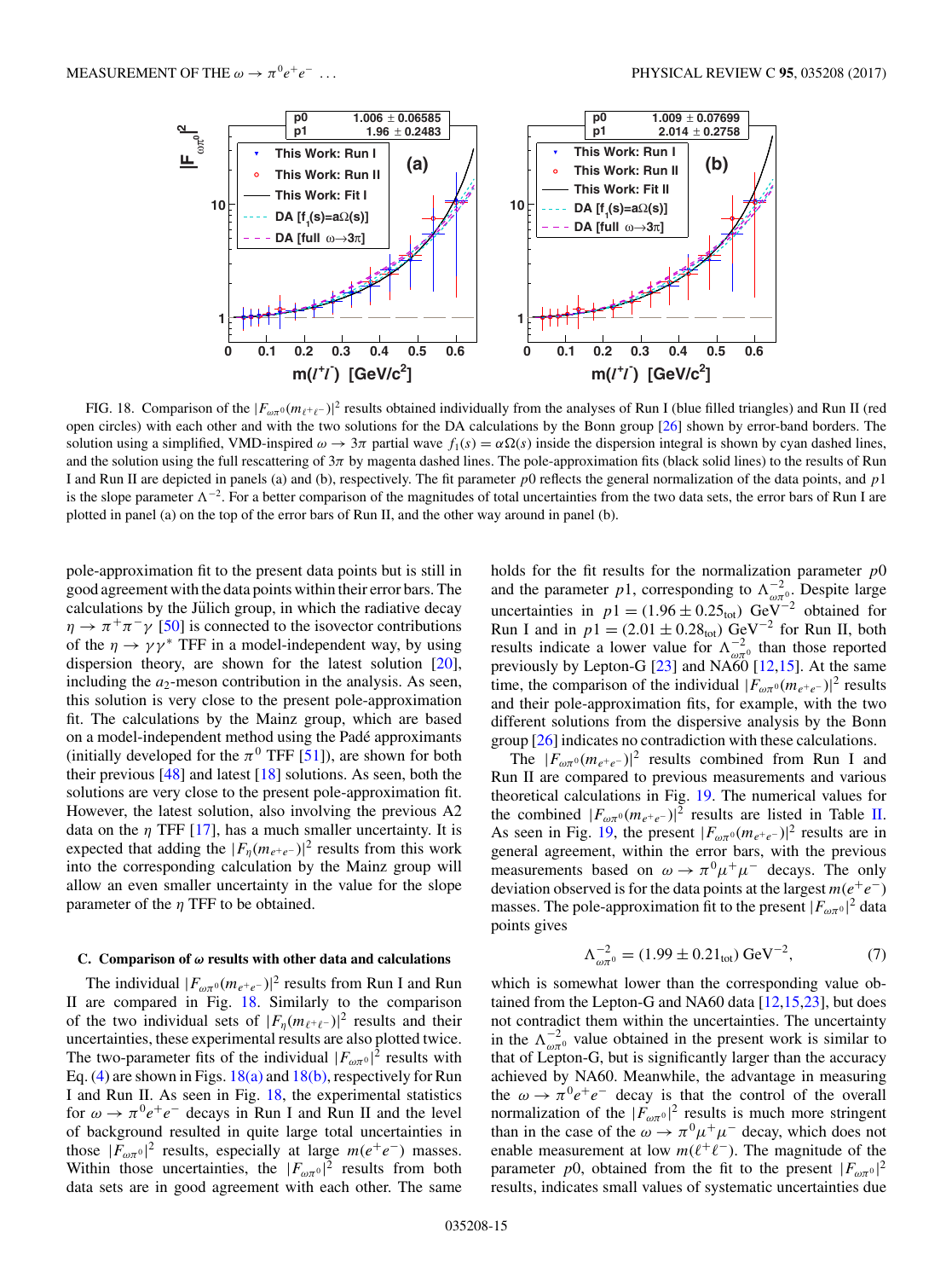<span id="page-15-0"></span>

FIG. 19.  $|F_{\omega\pi^0}(m_{\ell^+\ell^-})|^2$  results (black filled triangles) combined from Run I and Run II and their pole-approximation fit (black solid line, with p0 and p1 being the normalization and the slope parameter  $\Lambda^{-2}$ , respectively) are compared to previous measurements and various theoretical calculations. The results by Lepton-G [\[23\]](#page-17-0) are shown by open red squares in panel (b). The results of NA60 obtained in peripheral In-In data [\[15\]](#page-17-0) are shown by open green circles in panels (a) and (c), and from p-A collisions [\[12\]](#page-17-0) by open green triangles in panel (b). The VMD prediction is shown by a blue dashed line in panel (a). The calculation from Refs. [\[24,25\]](#page-17-0) is shown by a red dash-dotted line in panel (a). The DA calculation by the Bonn group [\[26\]](#page-17-0) for the full  $3\pi$  rescattering is shown by error-band borders (magenta dashed lines) in panel (b). Upper and lower bounds by Caprini [\[30\]](#page-17-0) are shown by cyan dashed lines for two cases of the discontinuity calculated with the partial-wave amplitude  $f_1(t)$  based on (a) the improved  $N/D$  model [\[52\]](#page-17-0), and (b) taken from Ref. [\[26\]](#page-17-0). The calculation based on a model-independent method using Canterbury approximants [\[53\]](#page-17-0) is shown by a magenta long-dashed line with a gray error band. The basic calculation (blue dashed line) from JPAC [\[27\]](#page-17-0) and the effect from including higher-order terms of the inelastic contributions in the  $\omega\pi^0$  TFF by fitting them to the NA60 In-In data is shown in panel (c) for the solutions with adding one (black dotted line) and two (red dash-dotted line) terms. A similar effect from including higher-order terms by fitting them to the present  $|F_{\omega\pi^0}(m_{\ell^+\ell^-})|^2$  results is shown in panel (c) for the solutions with one (magenta long-dashed line) and with two (cyan dash-double-dotted line) terms.

to the normalization, which depends on the correctness in the reconstruction of both the  $\omega \to \pi^0 e^+e^-$  and  $\omega \to \pi^0 \gamma$  decays as well as on radiative corrections for the QED differential decay rate at low  $q$ . As noted previously, the magnitude of those corrections is expected to be  $\sim$ 1%.

The basic ideas of the theoretical calculations shown in Fig. 19 have already been discussed in the introduction. The calculation from Refs. [\[24,25\]](#page-17-0) is shown by a red dash-dotted line in Fig.  $19(a)$ . The DA calculation by the Bonn group [\[26\]](#page-17-0) is shown in Fig. 19(b) by error-band borders (magenta dashed lines) for the solution with the full  $3\pi$  rescattering. The calculations by Caprini [\[30\]](#page-17-0) are shown for two cases. Upper and lower bounds calculated with the discontinuity using the partial-wave amplitude  $f_1(t)$  from Ref. [\[26\]](#page-17-0) are shown in Fig. 19(b). And bounds obtained with the improved  $N/D$  model [\[52\]](#page-17-0) for  $f_1(t)$  are shown in Fig. 19(a).

There is another  $\omega \pi^0$ -TFF prediction translated to a simple monopole form of Eq. [\(4\)](#page-1-0) with the parameter  $\Lambda = (0.72 \pm 1)$ 0.05) GeV, or  $\Lambda^{-2} = (1.93 \pm 0.26) \text{ GeV}^{-2}$  [\[53\]](#page-17-0), which is depicted by a magenta long-dashed line with a gray error

band in Fig.  $19(a)$ . This calculation is based on a modelindependent method using Canterbury approximants, which are an extension of the Padé theory for bivariate functions [\[54\]](#page-17-0). The parameter  $\Lambda$  is obtained by requiring that the slope of the  $\omega \pi^0$  TFF in the variable  $q^2$  should be the same as for the  $\pi^0$  TFF, taking into account isospin breaking. In the approach used, the  $\omega\pi^0$  TFF is considered as the  $\pi^0$  TFF of double virtuality, with the virtuality of one of the photons fixed to the  $\omega$ -meson mass, and the other photon to the invariant mass of the lepton pair. The relatively large uncertainty in this prediction at higher  $m(\ell^+\ell^-)$  is determined by the uncertainty in the  $\pi^0$ TFF extrapolated in the region of larger  $q^2$ .

Among the calculations depicted in Figs. 19(a) and 19(b), those by the Bonn group and by Caprini with the  $f_1(t)$ amplitude from the same work  $[26]$  seem to be in reasonable agreement with the present data points. The prediction based on the method using Canterbury approximants is fairly close to the curve showing the data fit, but the uncertainty in this prediction at higher  $m(\ell^+\ell^-)$  is larger, compared to the other calculations. Although the magnitude of the uncertainties in

TABLE II. Results of this work for the  $\omega \pi^0$  TFF,  $|F_{\omega \pi^0}|^2$ , as a function of the invariant mass  $m(e^+e^-)$ .

| $m(e^+e^-)$ [MeV/ $c^2$ ] | $40 \pm 10$       | $60 + 10$         | $80 \pm 10$       | $105 + 15$        | $135 \pm 15$      | $175 \pm 25$      | $225 + 25$        |
|---------------------------|-------------------|-------------------|-------------------|-------------------|-------------------|-------------------|-------------------|
| $ F_{\omega\pi^0} ^2$     | $1.002 \pm 0.162$ | $1.011 \pm 0.120$ | $1.027 \pm 0.121$ | $1.058 \pm 0.140$ | $1.126 \pm 0.239$ | $1.146 \pm 0.128$ | $1.227 \pm 0.161$ |
| $m(e^+e^-)$ [MeV/ $c^2$ ] | $275 \pm 25$      | $325 \pm 25$      | $375 \pm 25$      | $425 + 25$        | $480 + 30$        | $540 \pm 30$      | $600 \pm 30$      |
| $ F_{\omega\pi^0} ^2$     | $1.390 \pm 0.215$ | $1.648 \pm 0.279$ | $1.946 \pm 0.431$ | $2.553 \pm 0.692$ | $3.32 \pm 1.08$   | $6.32 \pm 2.90$   | $10.63 \pm 6.14$  |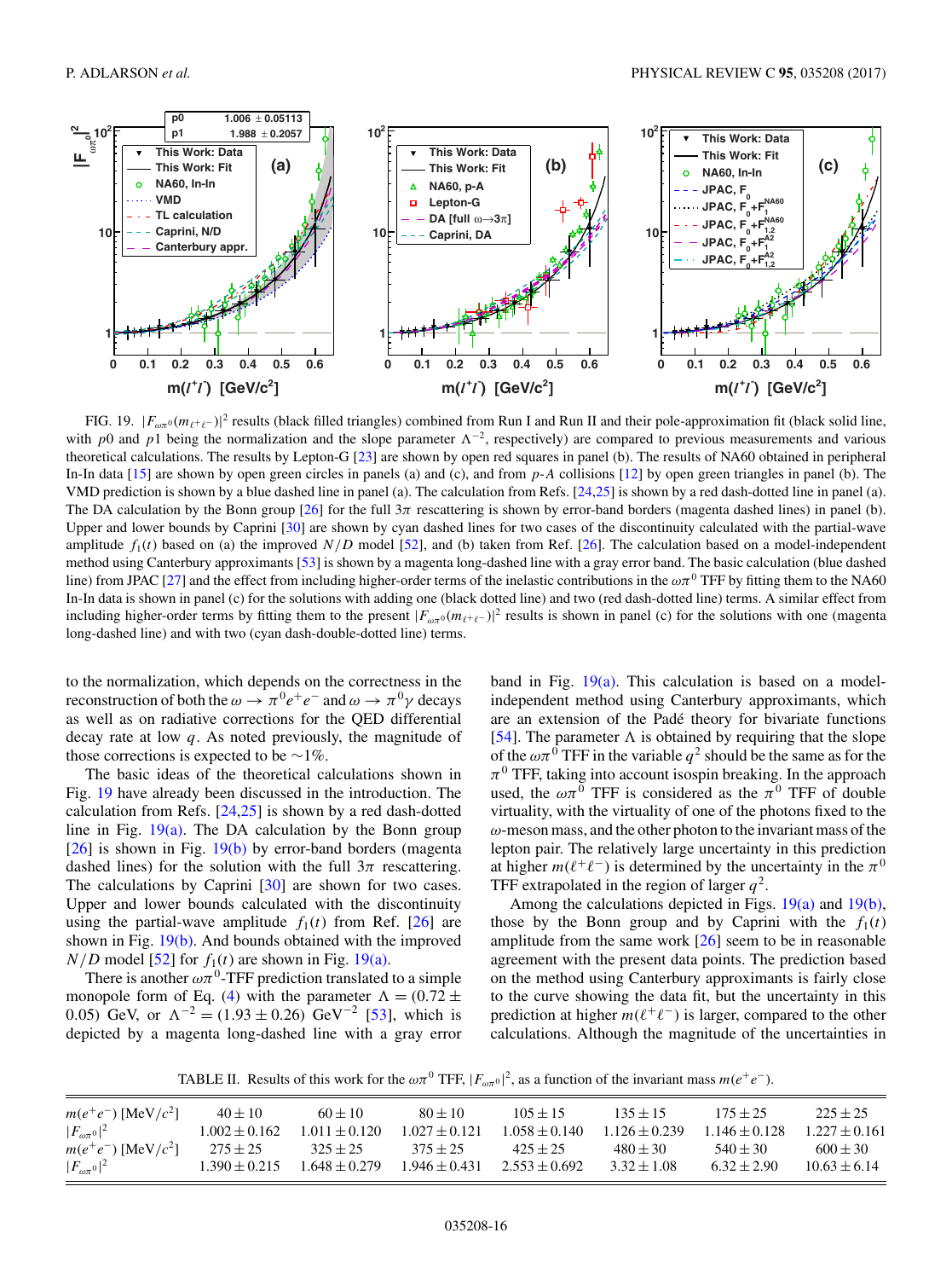the present  $|F_{\omega\pi^0}|^2$  results does not allow ruling out any of the calculations shown, it does challenge the understanding of the energy dependence of the  $\omega\pi^{0}$  TFF at intermediate and high  $q^2$ .

The calculations made for  $|F_{\omega\pi^0}|^2$  by the Joint Physics Analysis Center (JPAC) [\[27\]](#page-17-0) and also the two new solutions, involving a fit to the present results, are shown in Fig. [19\(c\).](#page-15-0) The basic calculation (shown by a blue dashed line) was obtained by using only the first term in the expansion of the inelastic contribution in terms of conformal variables  $\omega^{i}(s)$ , with its weight parameter determined from the experimental value for  $\Gamma(\omega \to \pi^0 \gamma)$ . Other solutions were obtained by including higher-order inelastic-contribution terms (the next one or two orders) in the  $\omega \pi^0$  TFF by fitting their parameters to the experimental  $|F_{\omega\pi^0}|^2$  data. The solutions with fits to the NA60 In-In data are shown by a black dotted line for one additional term, and by a red dash-dotted line for two. The solutions with fits to the present data are shown by a magenta long-dashed line for one additional term, and by a cyan dash-double-dotted line for two. As seen in Fig.  $19(c)$ , the basic calculation from Ref. [\[27\]](#page-17-0) lies below the NA60 In-In data points at large  $m(\ell^+\ell^-)$  masses, but comes very close to the data points of the present measurement. Including one more  $\omega^{i}(s)$  term, with fitting its weight to the data, does not change much for either the NA60 In-In or the present results. Including two additional  $\omega^i(s)$  terms in the fitting to the NA60 In-In data results in a better agreement with their results, but it is difficult to justify such a strong rise of the inelastic form factor [\[29\]](#page-17-0). For the present data, the solution with two additional  $\omega^{i}(s)$  terms is very close to the basic calculation, which agrees with the small magnitude expected for higher-order terms of the inelastic contributions.

Thus, the results of the present work for  $|F_{\omega\pi^0}|^2$  indicate a better agreement with existing theoretical calculations than observed for previous measurements. Although the statistical accuracy of the present data points at large  $m(\ell^+\ell^-)$  masses does not allow a final conclusion to be drawn regarding the energy dependence of the  $\omega \pi^0$  TFF in this region, the present  $|F_{\omega\pi^0}|^2$  results for intermediate  $m(\ell^+\ell^-)$  masses obviously do not favor some of the calculations. More measurements of the  $\omega \rightarrow \pi^0 e^+e^-$  decay, with much better statistical accuracy, especially at large  $m(\ell^+\ell^-)$  masses, are needed to solve the problem of the inconsistency remaining between the calculations and the experimental data. Once the agreement between the theory and the experiment is established for the  $\omega \rightarrow \pi^0 \gamma^*$  TFF, or the origin of the potential disagreement is understood, then such data could make an improvement in the theoretical uncertainties, in particular the dispersive model-independent calculations and the Pade-approximants ´ method, which could then result in a better determination of the corresponding HLbL contribution to  $(g - 2)_{\mu}$ .

A better knowledge of radiative corrections for QED differential decay rates of Dalitz decays will be important for more reliable TFF measurements. It was checked in the present analysis that the correction for the QED energy dependence makes this dependence lower by  $\sim$ 10% at the largest q measured. However, because the radiative corrections suppress the decay amplitude at extreme  $\cos \theta^*$ , taken together with the

lower acceptance for those angles, the detection efficiency improves at large  $q$ . This partially compensates the impact from using lower QED values for measuring TFFs at large  $q$ .

## **V. SUMMARY AND CONCLUSIONS**

The Dalitz decays  $\eta \to e^+e^-\gamma$  and  $\omega \to \pi^0e^+e^-$  have been measured in the  $\gamma p \to \eta p$  and  $\gamma p \to \omega p$  reactions, respectively, with the A2 tagged-photon facility at the Mainz Microtron (MAMI). The value obtained for the slope parameter of the  $\eta$  e/m TFF,  $\Lambda_{\eta}^{-2} = (1.97 \pm 0.11_{\text{tot}}) \text{GeV}^{-2}$ , is in good agreement with previous measurements of the  $\eta \rightarrow e^+e^-\gamma$ and  $\eta \to \mu^+ \mu^- \gamma$  decays, and the  $|F_\eta|^2$  results are in good agreement with recent theoretical calculations. The uncertainty obtained in the value of  $\Lambda_{\eta}^{-2}$  is lower than in previous results based on the  $\eta \rightarrow e^+e^-\gamma$  decay and the NA60 result based on  $\eta \to \mu^+\mu^-\gamma$  decays from peripheral In-In collisions. The value obtained for  $\omega$ ,  $\Lambda_{\omega\pi^0}^{-2} = (1.99 \pm 0.21_{\text{tot}}) \text{ GeV}^{-2}$ , is somewhat lower than previous measurements based on the  $\omega \to \pi^0 \mu^+ \mu^-$  decay. The results of this work for  $|F_{\omega \pi^0}|^2$ are in better agreement with theoretical calculations than the data from earlier experiments. However, the statistical accuracy of the present data points at large  $m(e^+e^-)$  masses does not allow a final conclusion to be drawn about the energy dependence in this region. More measurements of the  $\omega \rightarrow \pi^0 e^+e^-$  decay, with much better statistical accuracy, especially at large  $m(e^+e^-)$  masses, are needed to solve the problem in the inconsistency remaining between the calculations and the experimental data. Compared to the  $\eta \rightarrow$  $\mu^+\mu^-\gamma$  and  $\omega \to \pi^0\mu^+\mu^-$  decays, measuring  $\eta \to e^+e^-\gamma$ and  $\omega \rightarrow \pi^0 e^+e^-$  decays gives access to the TFF energy dependence at low momentum transfer, which is important for data-driven approaches calculating the corresponding rare decays and the HLbL contribution to  $(g - 2)_{\mu}$ .

### **ACKNOWLEDGMENTS**

The authors wish to acknowledge the excellent support of the accelerator group and operators of MAMI.We would like to thank Bastian Kubis, Stefan Leupold, Pere Masjuan, and Irinel Caprini for useful discussions and continuous interest in the paper. This work was supported by the Deutsche Forschungsgemeinschaft (SFB443, SFB/TR16, and SFB1044), DFG-RFBR (Grant No. 09-02-91330), the European Community-Research Infrastructure Activity under the FP6 "Structuring the European Research Area" program (Hadron Physics, Contract No. RII3-CT-2004-506078), Schweizerischer Nationalfonds (Contracts No. 200020-156983, No. 132799, No. 121781, No. 117601, and No. 113511), the U.K. Science and Technology Facilities Council (STFC 57071/1, 50727/1), the U.S. Department of Energy (Offices of Science and Nuclear Physics, Awards No. DE-FG02-99-ER41110, No. DE-FG02-88ER40415, and No. DE-FG02-01-ER41194) and National Science Foundation (Grants No. PHY-1039130 and No. IIA-1358175), INFN (Italy), and NSERC (Canada). We thank the undergraduate students of Mount Allison University and The George Washington University for their assistance.